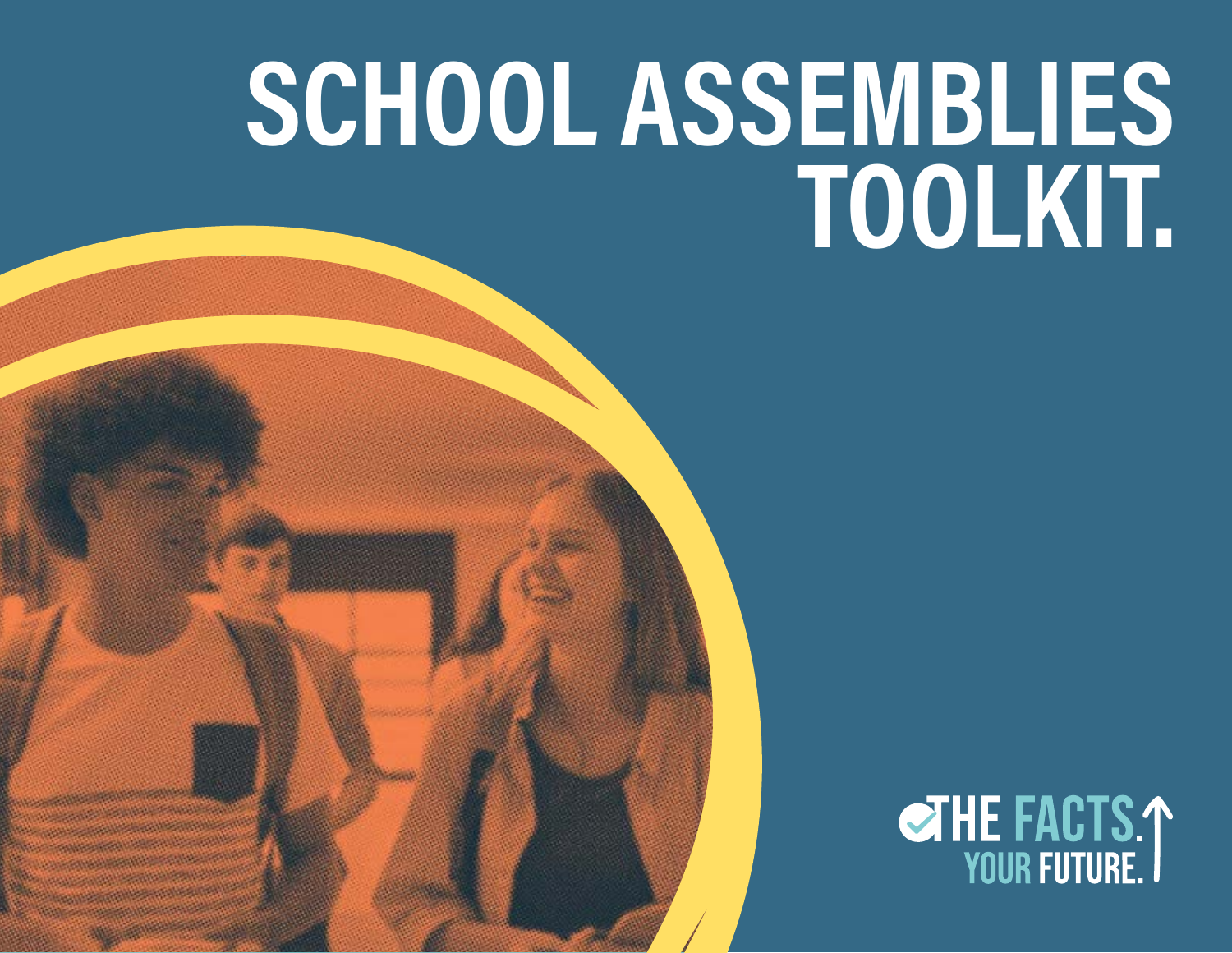

# **TABLE OF CONTENTS.**



Summary

The Facts

[Conversation Map](#page-17-0)

[School Assemblies](#page-21-0)

[Real-Life Scenarios](#page-24-0)

[Additional Resources](#page-27-0)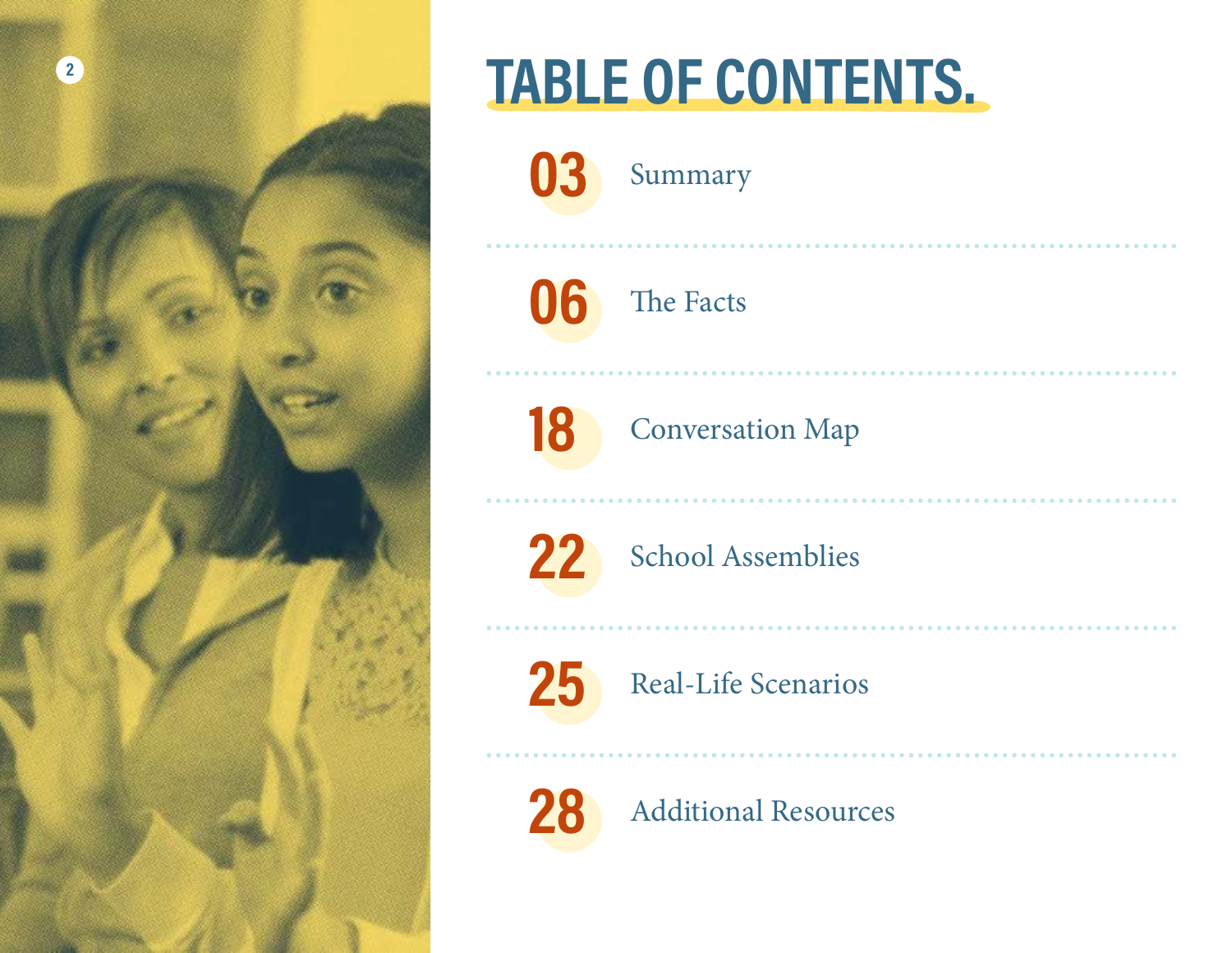# <span id="page-2-0"></span>**SUMMARY.**

#### *"The Facts. Your Future." is a new multi-faceted campaign to heighten youth understanding of the dangerous and life-altering effects of substance use.*

Through assemblies, healthy conversations, facts and FAQs, *"The Facts. Your Future."* campaign is led by First Lady Casey DeSantis to provide Florida's youth with the facts surrounding substance use and how it can negatively impact lives. The goal is to provide students with factual information on the dangerous impacts of drugs and alcohol so that they can make well-informed, educated decisions about their future.

In partnership with school districts, alongside local law enforcement and community health resources, we hope to assist students, parents, and teachers in Florida to prevent substance use disorder.

We strive to help young people get the facts about what drinking and drugs can do to their development and future.

### **PURPOSE:**

Through *"The Facts. Your Future."* campaign, the State of Florida is focusing on supporting students statewide to ensure they receive prevention instruction and encouragement to protect and maintain their health, avoid substance misuse, and discourage risky behaviors so they can thrive and flourish for life.

To support schools statewide to kick off the school year or semester, this toolkit provides the resources to host an assembly and extend this initiative through campaign materials. To continue keeping students informed and assist with smart and safe decision making as they grow, the tactics of this toolkit are intentionally broad so that schools may choose to take a hands-on, interactive approach and incorporate different elements throughout the school year, including through social media.

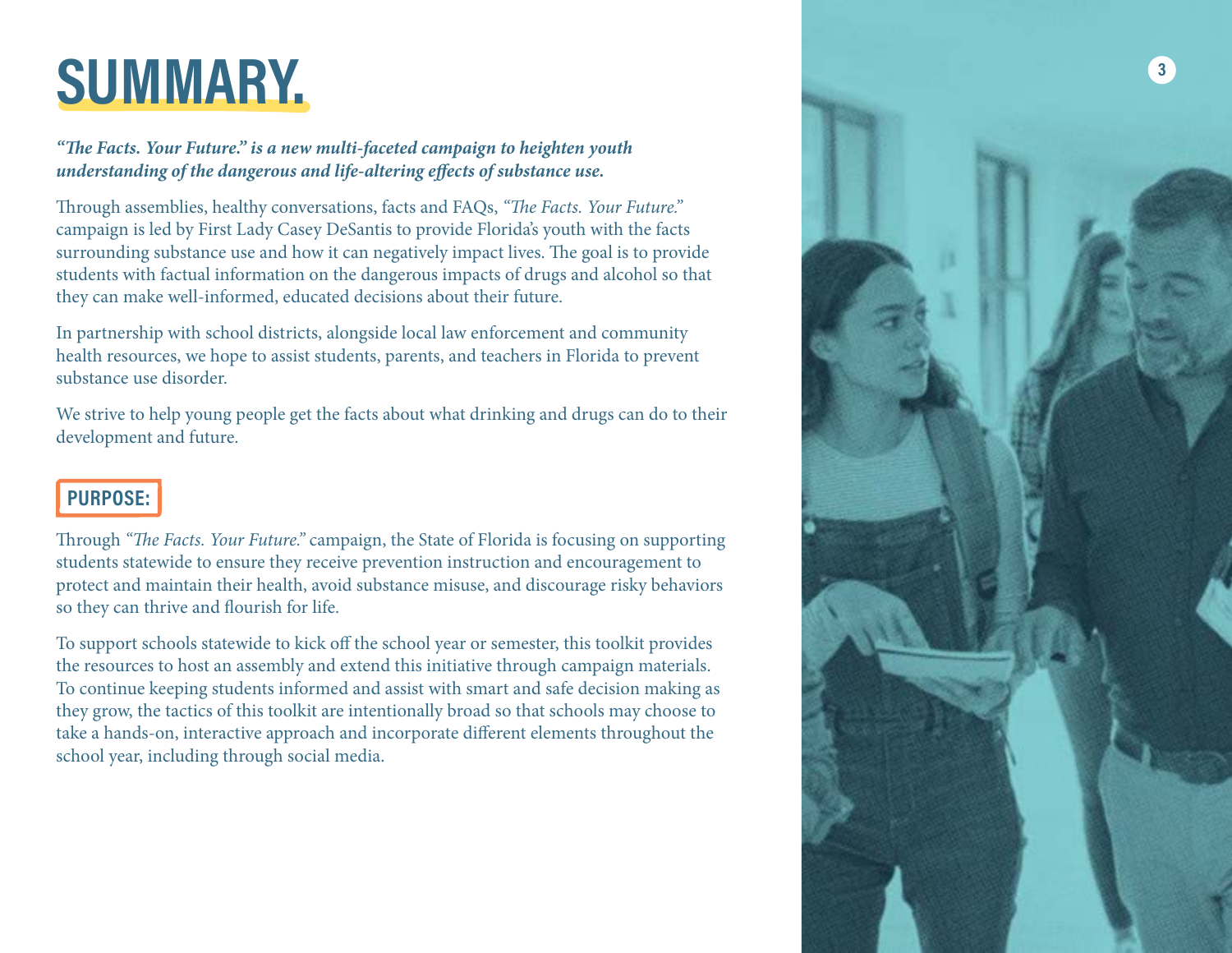#### **1 A SCHOOL ASSEMBLY INITIATIVE.**

As a way to directly engage with youth, schools across the state will be provided this toolkit to aid in planning of an interactive assembly program focused on substance use disorder awareness. These assemblies will inform students about the myths of the "common" drugs thought to be harmless, empower them to take control of their lives and make important decisions that will affect their futures. The assemblies can also be a time to recognize those students, teachers, and paraprofessionals that prioritize substance use awareness, prevention and intervention.

Invite your school's student government, SADD chapters or other campus clubs to join a planning committee to partner with you and help find students who would like to speak or share their stories and contribute ideas to make the assembly interesting, and to help promote it.



The Office of the First Lady, in partnership with the Florida Department of Health and Florida Department of Education, will deploy collateral campaign materials that resonate with youth, including anti-drug messaging that can be distributed on various platforms. These materials focus on the facts behind substance use, long-term effects of specific substances, and help youth say no to drugs and alcohol.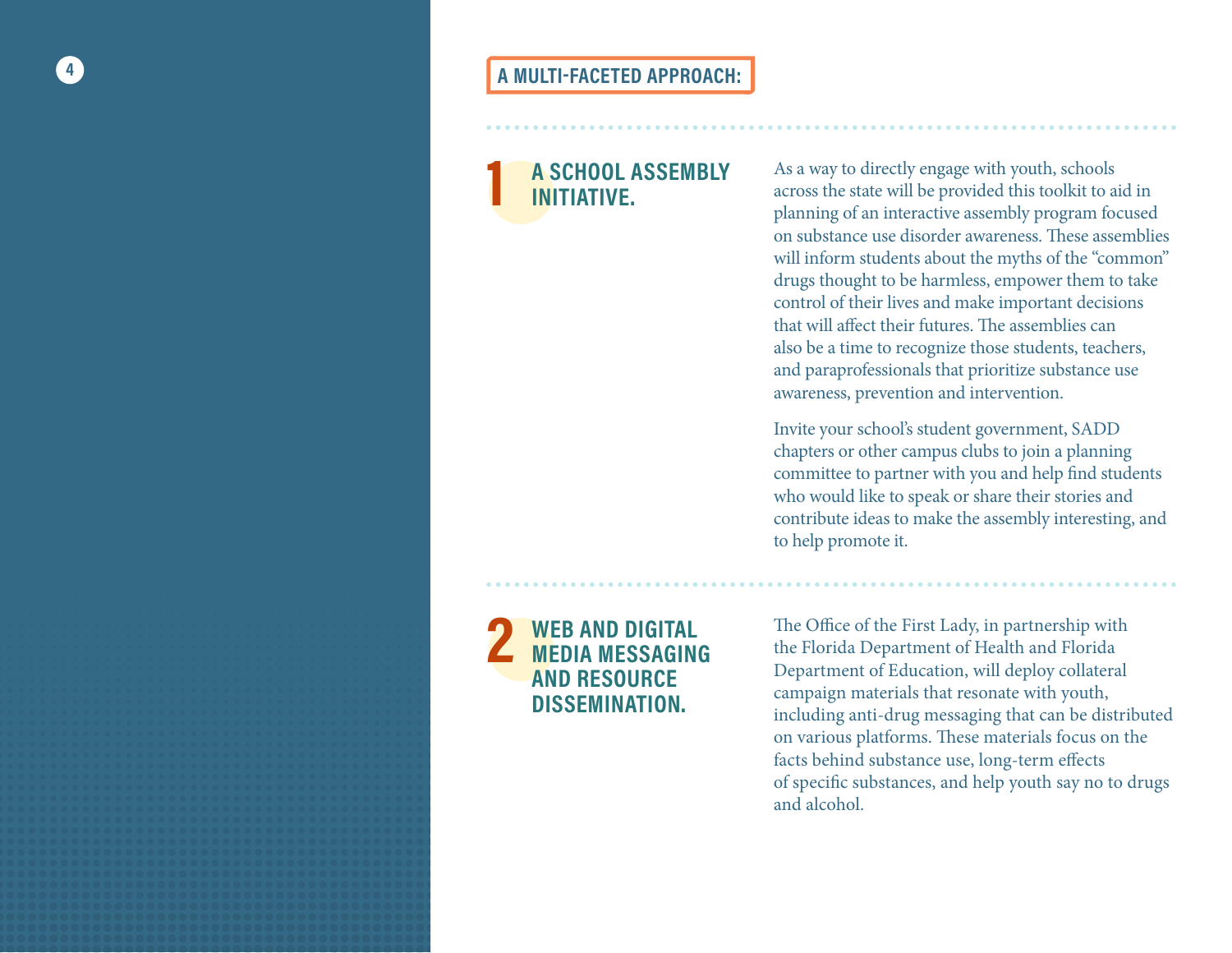

This program can be used to meet the youth mental health and substance abuse requirement (Rule 6A-1.094124, Florida Administrative Code, Required Instruction Planning and Reporting) that requires school districts to provide instruction to students in grades K-12 related to youth substance use and abuse health education.



#### \*\*\*

*Together, Florida will empower our students and help them determine how the choices they make today can impact their future opportunities. #TheFactsYourFutureFL*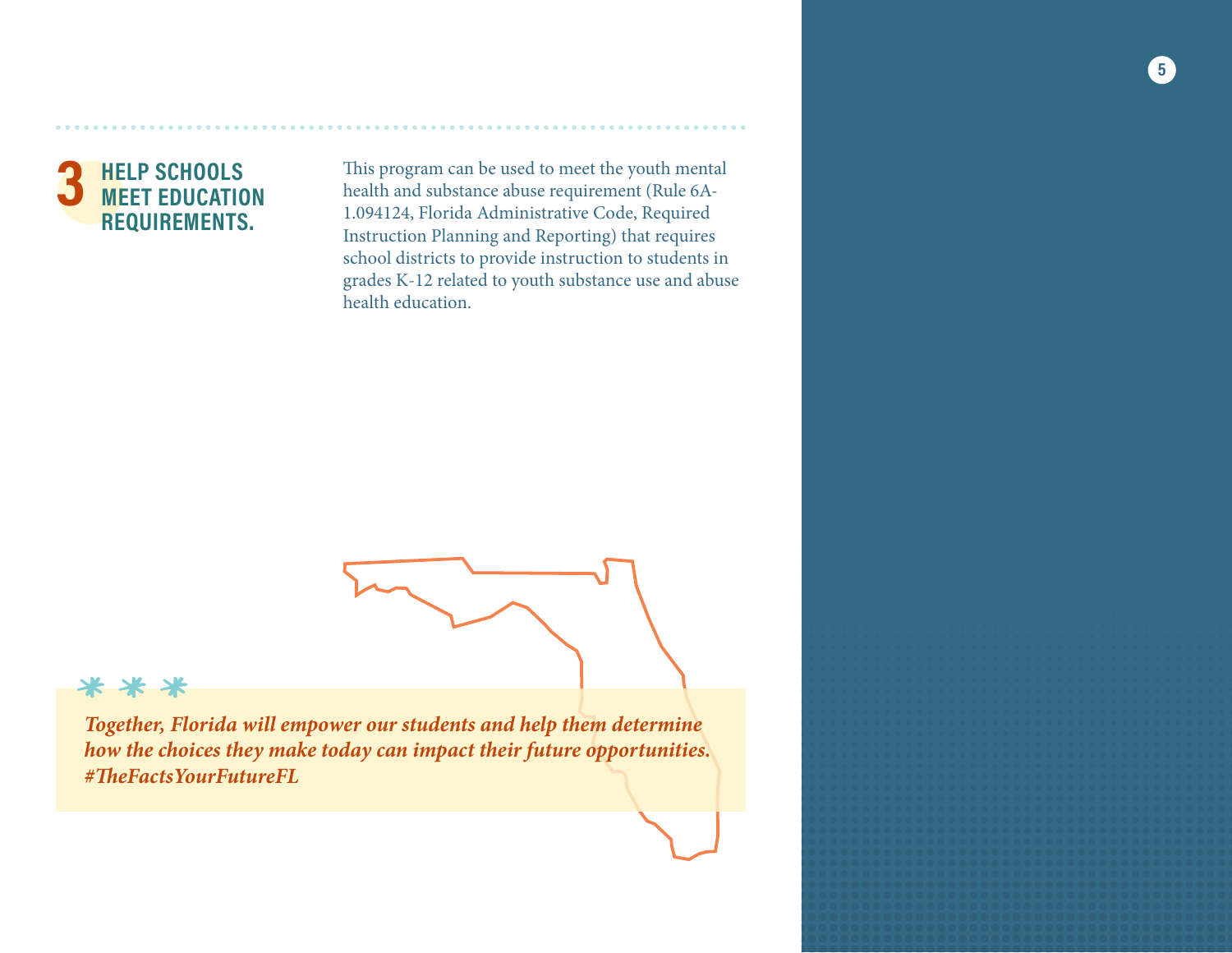<span id="page-5-0"></span>

## **THE FACTS ABOUT ILLICIT DRUGS.**



## **Higher risk for HIV/AIDS.**

Sharing needles, syringes, or other equipment to inject drugs puts people at high risk for getting or transmitting HIV and other infections. People who inject drugs account for about 1 in 10 HIV diagnoses in the United States.1



## **Ecstasy and MDMA can be lethal even after one use.**

MDMA can cause a dangerous increase in body temperature that can be fatal. Ecstasy and MDMA can damage brain cells that are involved in thinking and memory, and can damage your kidneys.<sup>2</sup>



## **Cocaine typically isn't used alone.**

Street dealers often mix it with things like cornstarch, talcum powder, or flour to increase profits. They may also mix it with other drugs such as the stimulant amphetamine or fentanyl—an extremely lethal drug even at very low doses.

Cocaine makes the heart beat faster and blood pressure and body temperature go up.<sup>3</sup> It also can make the heart beat abnormally. Cocaine is a type of stimulant that was involved in nearly 1 in 5 overdose deaths during 2017.4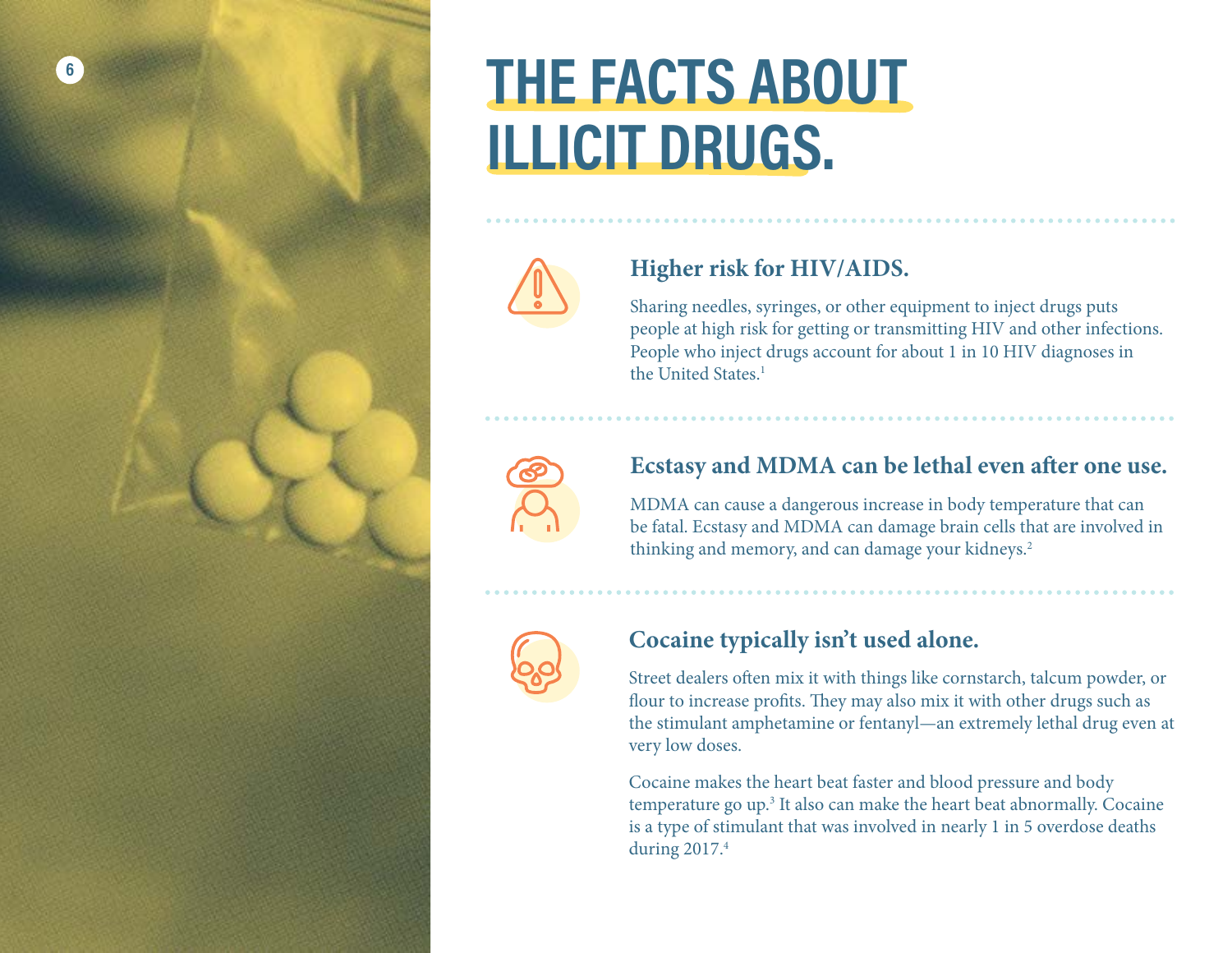

## **Long-term effects of cocaine include:**

- **•** Reproductive damage and infertility.
- **•** Paranoia and hallucinations.
- **•** Movement disorders such as Parkinson's.
- **•** Heart attack, stroke, or seizure.5



#### **The effects of meth include:**

- **•** Psychosis including hallucinations, delusions, and paranoia that can last for months or years.
- **•** Deteriorated skin and development of sores.
- Tooth decay and loss.<sup>6</sup>



#### **Ketamine can cause long-term brain damage7**

As a hallucinogenic, ketamine can cause:

- **•** Attention, learning, and memory problems.<sup>8</sup>
- Depression and poor memory.<sup>8</sup>
- Bladder and kidney problems.<sup>9</sup>

- 1. [cdc.gov/hiv/risk/drugs/index.html](https://www.cdc.gov/hiv/risk/drugs/index.html)
- 2. [drugabuse.gov/publications/research-reports/mdma-ecstasy](https://www.drugabuse.gov/publications/research-reports/mdma-ecstasy-abuse/Introduction)[abuse/Introduction](https://www.drugabuse.gov/publications/research-reports/mdma-ecstasy-abuse/Introduction)
- 3. [drugabuse.gov/publications/research-reports/cocaine/what-are](https://www.drugabuse.gov/publications/research-reports/cocaine/what-are-short-term-effects-cocaine-use)[short-term-effects-cocaine-use](https://www.drugabuse.gov/publications/research-reports/cocaine/what-are-short-term-effects-cocaine-use)
- 4. [cdc.gov/drugoverdose/deaths/other-drugs.html](http://allamericanspeakers.com/speakers/1240/Laura-Baugh)
- 5. [drugabuse.gov/publications/drugfacts/cocaine](https://www.drugabuse.gov/publications/drugfacts/cocaine)
- 6. [drugabuse.gov/publications/research-reports/methamphetamine](https://www.drugabuse.gov/publications/research-reports/methamphetamine/what-are-long-term-effects-methamphetamine-misuse)  [/what-are-long-term-effects-methamphetamine-misuse](https://www.drugabuse.gov/publications/research-reports/methamphetamine/what-are-long-term-effects-methamphetamine-misuse)
- 7. Wang C, Zheng D, Xu J, Lam W, Yew DT. Brain damages in ketamine addicts as revealed by magnetic resonance imaging. Front Neuroanat. 2013;7:23. Published 2013 Jul 17. doi:10.3389/ fnana.2013.00023
- 8. Chan KW, Lee TM, Siu AM, Wong DP, Kam CM, Tsang SK, Chan CC. Effects of chronic ketamine use on frontal and medial temporal cognition. Addict Behav. 2013 May;38(5):2128-32. doi: 10.1016/j.addbeh.2013.01.014. Epub 2013 Jan 31. PMID: 23435274.
- 9. Selby NM, Anderson J, Bungay P, Chesterton LJ, Kolhe NV. Obstructive nephropathy and kidney injury associated with ketamine abuse. NDT Plus. 2008;1(5):310-312. doi:10.1093/ ndtplus/sfn054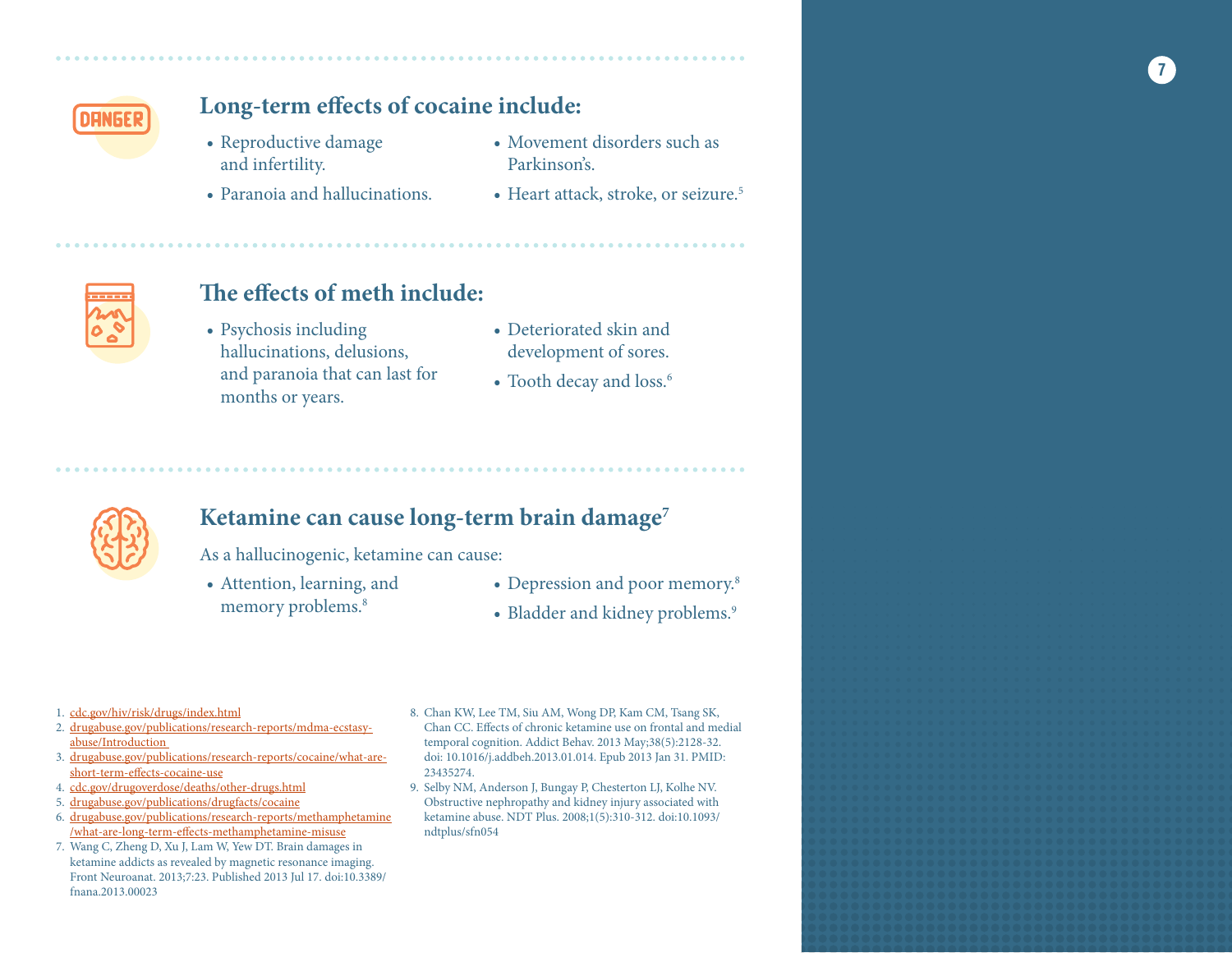# **THE FACTS ABOUT OPIOIDS.**

*Opioids are a type of drug that include pain relievers available legally by prescription*, such as oxycodone, hydrocodone, codeine, morphine, pharmaceutical fentanyl, and many others. However, even when legally and prescribed, they can be highly addictive. 1

Opioids affect both the spinal cord and brain to reduce the intensity of pain-signal perception as well as brain areas that control emotion. 2 They can also affect the brain to cause euphoria or a high.

Opioids also include illegal drugs such as heroin and synthetic fentanyl. Recent cases of fentanyl-related harm, overdose, and death in the U.S. are linked to illegal fentanyl.<sup>3</sup> It is often mixed with heroin or cocaine, sometimes without the user's knowledge, to increase its euphoric effects. It is 50 to 100 times more potent than morphine, and easily lethal. 4

Even though heroin is highly addictive, more people struggle with addiction to prescription pain relievers. Many young people who inject heroin report misuse of prescription opioids before starting to use heroin. 5

Many people are prescribed opioids out of medical necessity, but opioids can still be dangerous and addictive. Even if someone is prescribed one of these medications—such as hydrocodone, oxycodone, and morphine—misuse of these substances is rampant. Talk to parents, a doctor, a counselor, a teacher, or another adult you trust if you have questions or need help.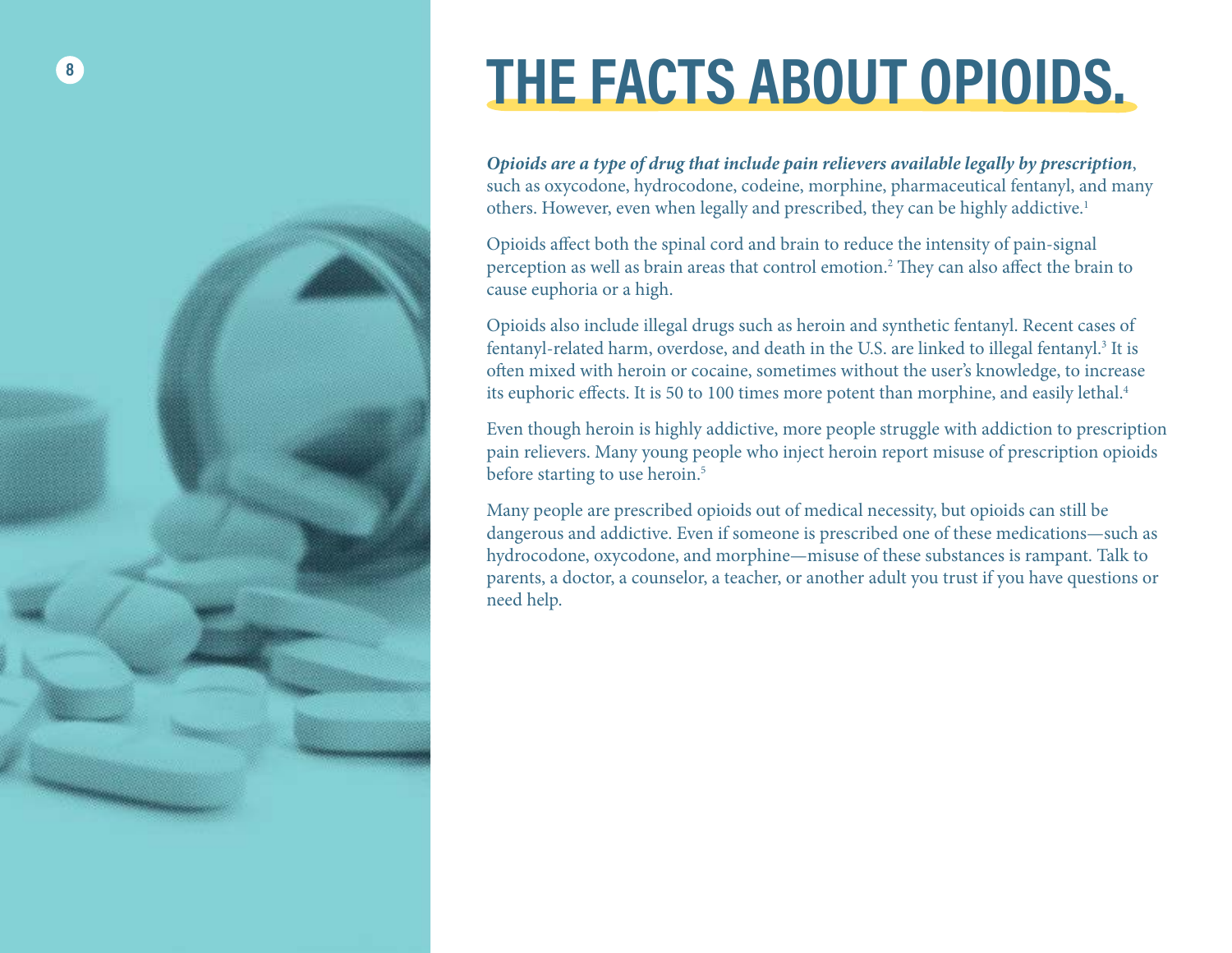

#### **10.3 million people aged 12 or older misused opioids in 2018.6**



## **Harmful effects of opioid use:**

**•** Extreme drowsiness.

**•** Constipation.

**•** Confusion.

**•** Slowed breathing.

**•** Nausea.

Over time, opioid use and misuse can lead to insomnia, muscle pain, heart problems, pneumonia, and addiction.<sup>7</sup>



#### **Addiction to prescription opioids is the strongest risk factor for heroin addiction.**

Between 2002 and 2013, the rate of heroin-related overdose deaths nearly quadrupled, and more than 8,200 people died in 2013.<sup>8</sup>



### **Deadly overdoses**

Opioids are currently the main driver of drug overdose deaths. Opioids were involved in over 70% of drug overdose deaths in the United States during 2019.<sup>9</sup>

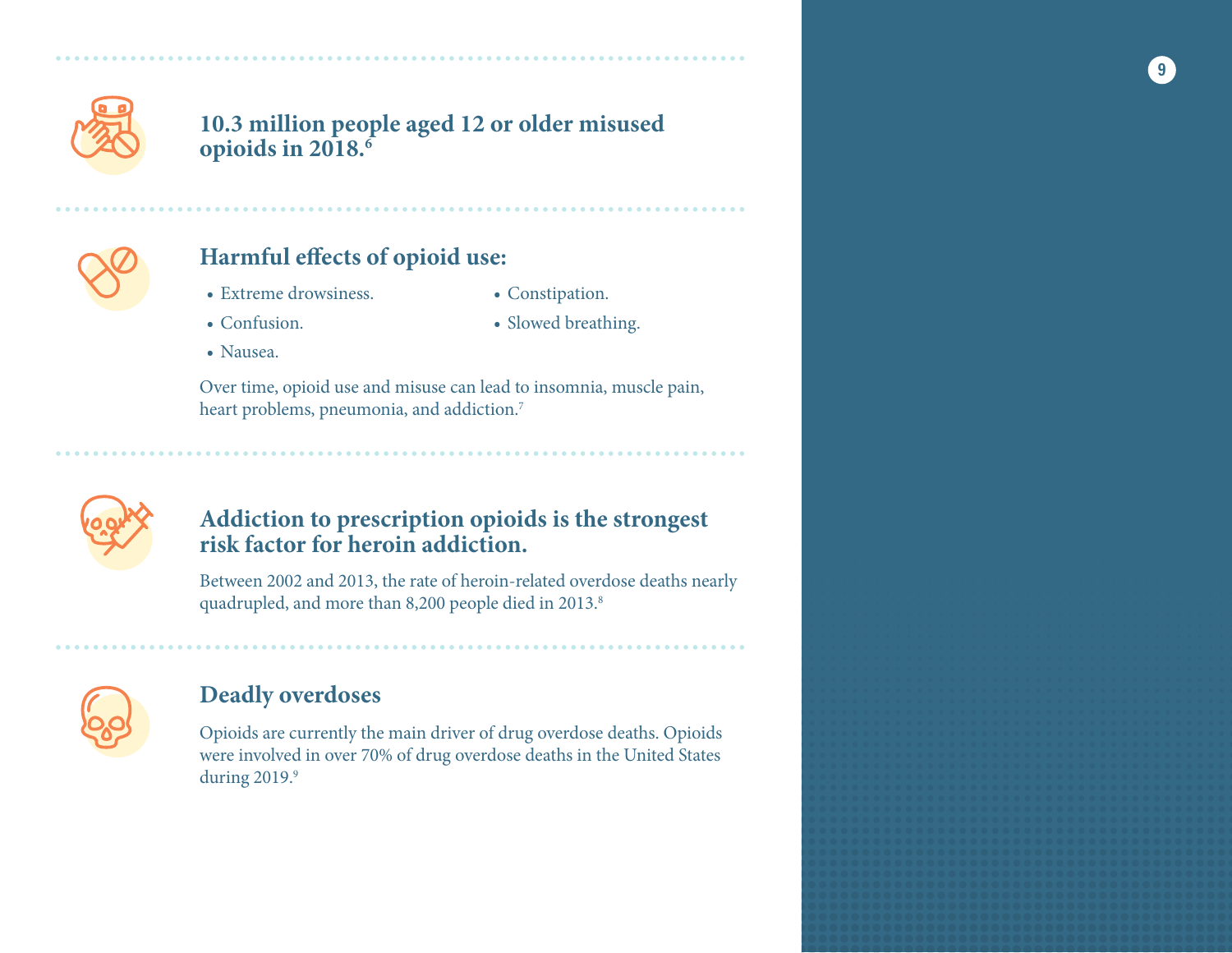

#### **Consequences of opioid abuse:**

- **•** Losing a job due to prioritizing substance use over work responsibilities.
- **•** Financial issues stemming from spending too much money on new prescriptions.
- **•** Criminal charges for possessing painkillers without a prescription.
- **•** Damaged relationships with family members, friends and romantic partners.10

- 1. [store.samhsa.gov/product/Tips-for-Teens-The-Truth-About-](https://store.samhsa.gov/product/Tips-for-Teens-The-Truth-About-Opioids/PEP19-08)[Opioids/PEP19-08](https://store.samhsa.gov/product/Tips-for-Teens-The-Truth-About-Opioids/PEP19-08)
- 2. [drugabuse.gov/sites/default/files/mom\\_opioids.pdf](https://www.drugabuse.gov/sites/default/files/mom_opioids.pdf)
- 3. [cdc.gov/opioids/basics/fentanyl.html](https://www.cdc.gov/opioids/basics/fentanyl.html)
- 4. [drugabuse.gov/drug-topics/fentanyl](https://www.drugabuse.gov/drug-topics/fentanyl
)
- 5. [archives.drugabuse.gov/testimonies/2014/americas-addiction](https://archives.drugabuse.gov/testimonies/2014/americas-addiction-to-opioids-heroin-prescription-drug-abuse#_ftn2)[to-opioids-heroin-prescription-drug-abuse#\\_ftn2](https://archives.drugabuse.gov/testimonies/2014/americas-addiction-to-opioids-heroin-prescription-drug-abuse#_ftn2)
- 6. [samhsa.gov/medication-assisted-treatment/medications](https://www.samhsa.gov/medication-assisted-treatment/medications-counseling-related-conditions/opioid-overdose)[counseling-related-conditions/opioid-overdose](https://www.samhsa.gov/medication-assisted-treatment/medications-counseling-related-conditions/opioid-overdose)
- 7. [medlineplus.gov/opioidmisuseandaddiction.html](https://medlineplus.gov/opioidmisuseandaddiction.html)
- 8. [cdc.gov/vitalsigns/heroin/index.html](https://www.cdc.gov/vitalsigns/heroin/index.html)
- 9. [cdc.gov/drugoverdose/deaths/index.html](https://www.cdc.gov/drugoverdose/deaths/index.html)
- 10. FPO CITATION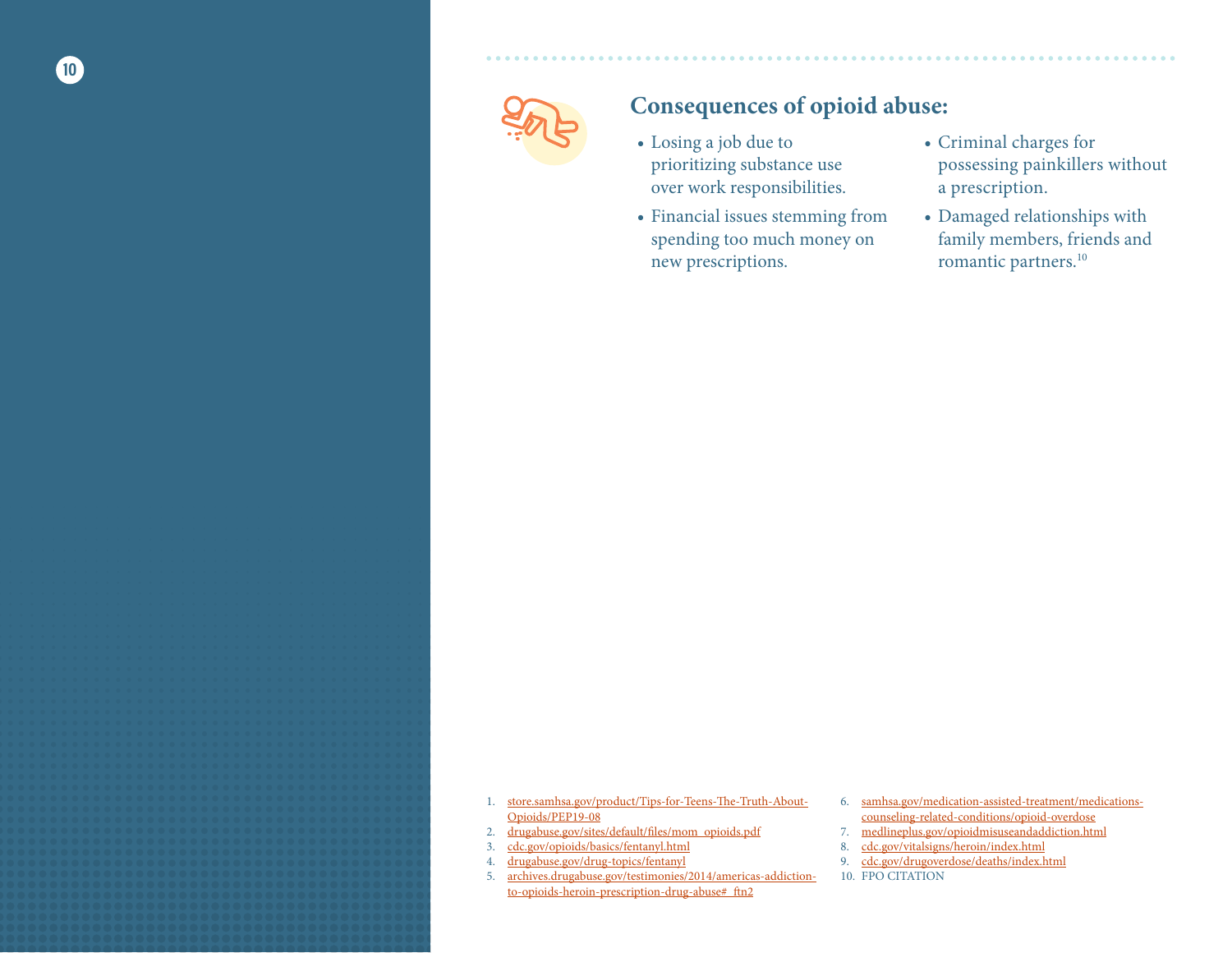# **<sup>11</sup> THE FACTS ABOUT ALCOHOL.**

Binge drinking is the most common, costly, and deadly pattern of excessive alcohol use in the United States. Nearly one in five youths aged 12 to 20 years reported drinking alcohol and one in 10 reported binge drinking in the past 30 days.<sup>1</sup>



**Teens are more likely to binge drink than adults. 25% of underage drinkers say they have five or more**  drinks at the same party or event.<sup>1</sup>



#### **Underage drinking, especially in high amounts through binging, can cause:**

- **• Changes in brain development** that may have life-long effects.
- **• School problems**, such as higher rates of absences or lower grades.
- **• Social problems**, such as fighting or lack of participation in youth activities.
- **• Legal problems**, such as arrest for driving or physically hurting someone while drunk.
- **• Physical problems**, such as hangovers or illnesses.
- **• Alcohol-related motor vehicle crashes and other unintentional injuries**, such as burns, falls, or drowning.
- **• Memory problems.**
- **• Misuse of other substances.**
- **• Alcohol poisoning.1**



*If you need help to stop drinking, talk to your*  1. [cdc.gov/alcohol/fact-sheets/underage-drinking.htm](https://www.cdc.gov/alcohol/fact-sheets/underage-drinking.htm) *teacher, trusted adult, parent, or a friend.*

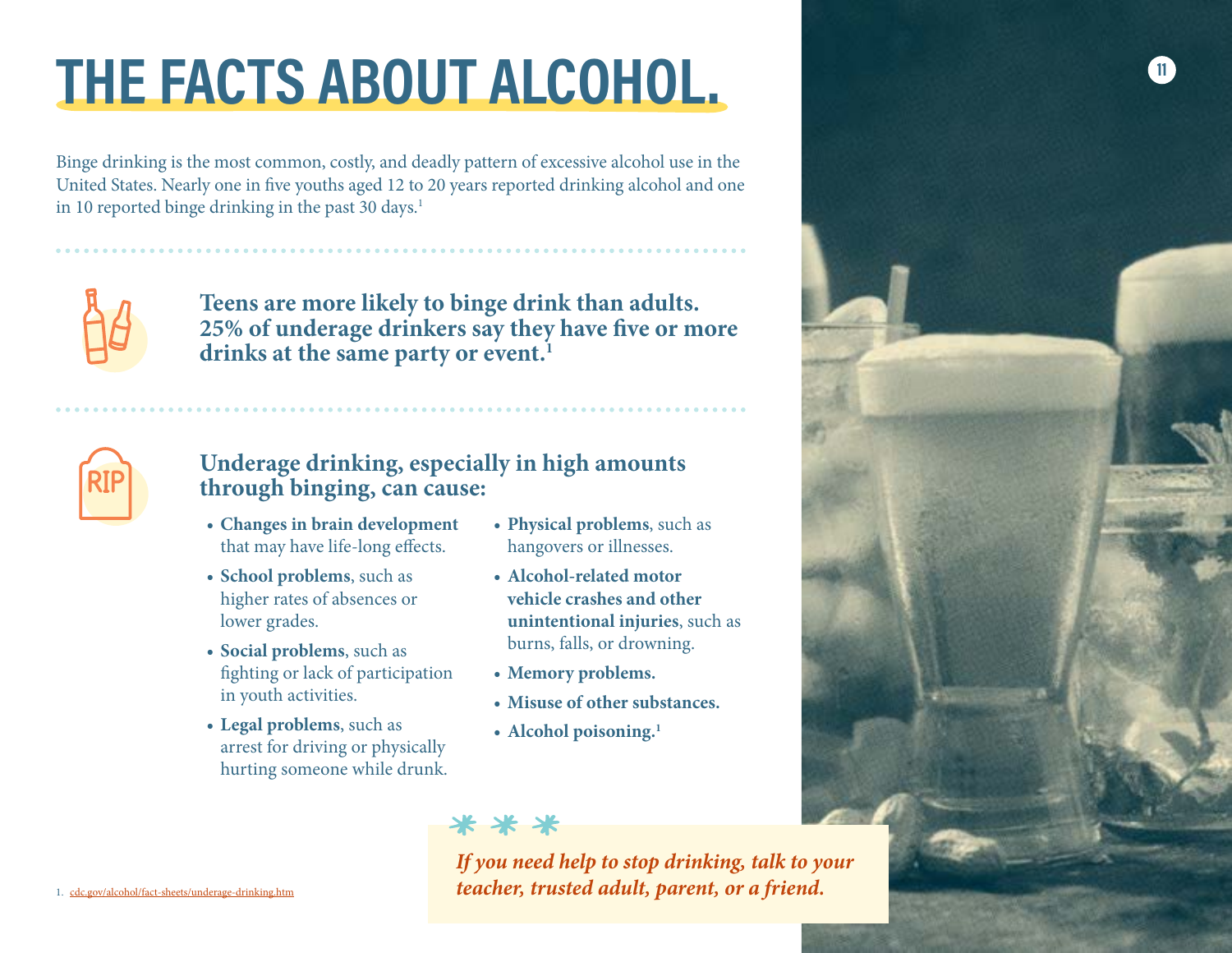

## **12 THE FACTS ABOUT VAPING AND NICOTINE.**

The spread of e-cigarettes and other vaping devices may be re-normalizing smoking behavior. The increase in popularity of nicotine devices and their widespread availability is reversing the progress made over decades to reduce cigarette smoking, especially among young people. It took decades for the negative effects of smoking to be found. Do you want to be on the wrong side of history?1



**Vaping is not regulated and has not been approved by the U.S. Food and Drug Administration (FDA), even though vapes are sold as the safer alternative to cigarettes. #FakeMarketingCampaign.2**

To put that in perspective, the FDA regulates everything from worms, the food you eat, to the makeup you use, but doesn't yet fully regulate vapes…. Scary, huh?



#### **There is no evidence that the aerosol from these products is safe.**

There is growing concern about the long-term health effects of vaporized nicotine and other chemicals in e-cigarettes and other vaping devices. The additives, heavy metals, ultrafine particles, and other ingredients they contain include toxins and carcinogens.<sup>3</sup>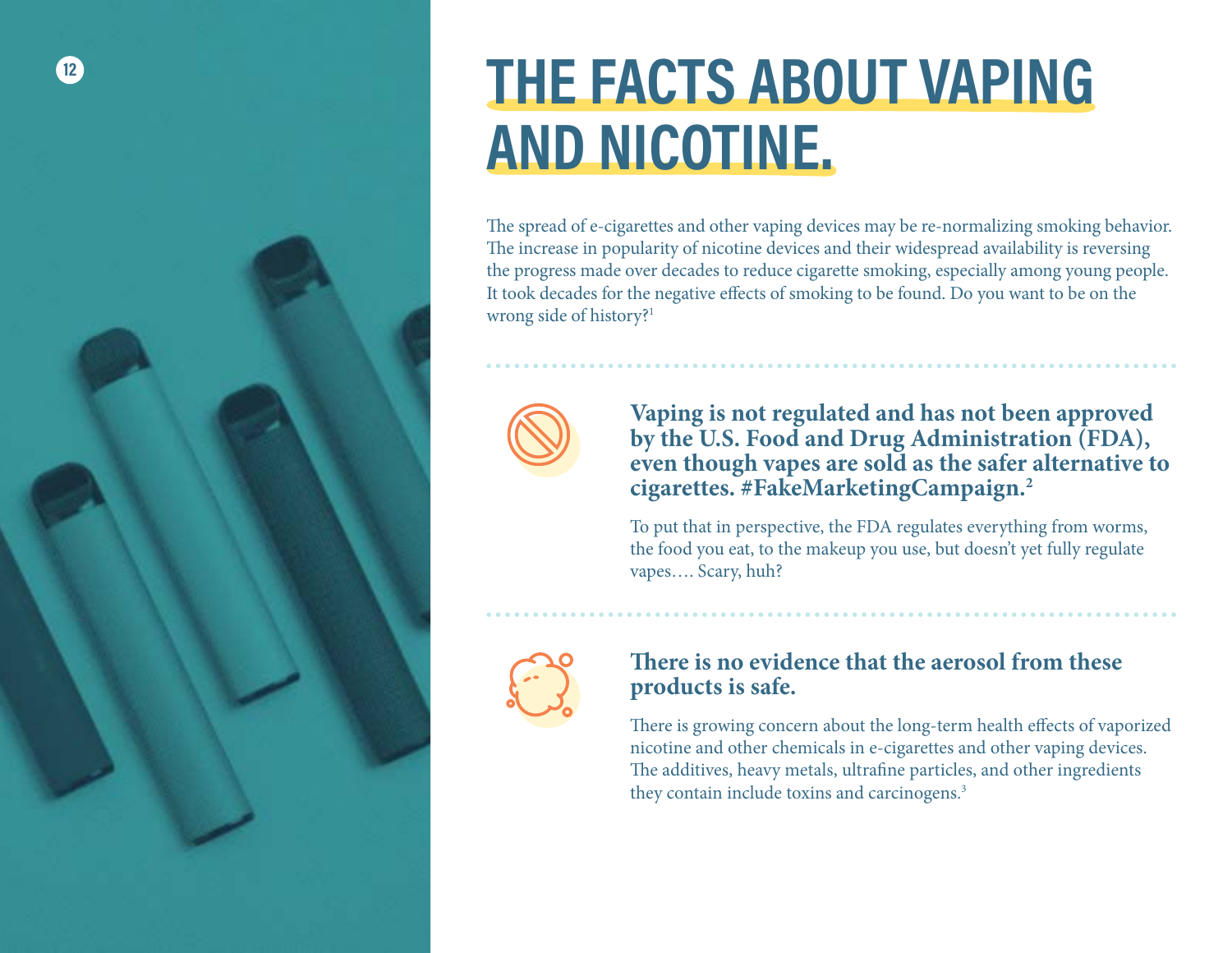

### **Nicotine can affect brain development and functioning.**

The younger a person is when they begin using nicotine, the greater the risk of addiction. The developing brain is more vulnerable to nicotine's effects including changes in attention and cognition, increased mood disorders and less impulse control.<sup>3</sup>



## **Vapes are just as addictive as cigarettes.**

Many vapes use even more nicotine. *A single JUUL pod contains as much nicotine as a pack of 20 regular cigarettes! Newer e-cigarettes are also packed with the same amount of nicotine. <sup>4</sup>*



**As recently as January 2020, the Centers for Disease Control and Prevention (CDC) confirmed 60 deaths involving e-cigarette or vaping product use.5**



**In 2019, about 26% of Florida high school students reported current use of electronic vaping—a 63% increase compared to 2017.6**

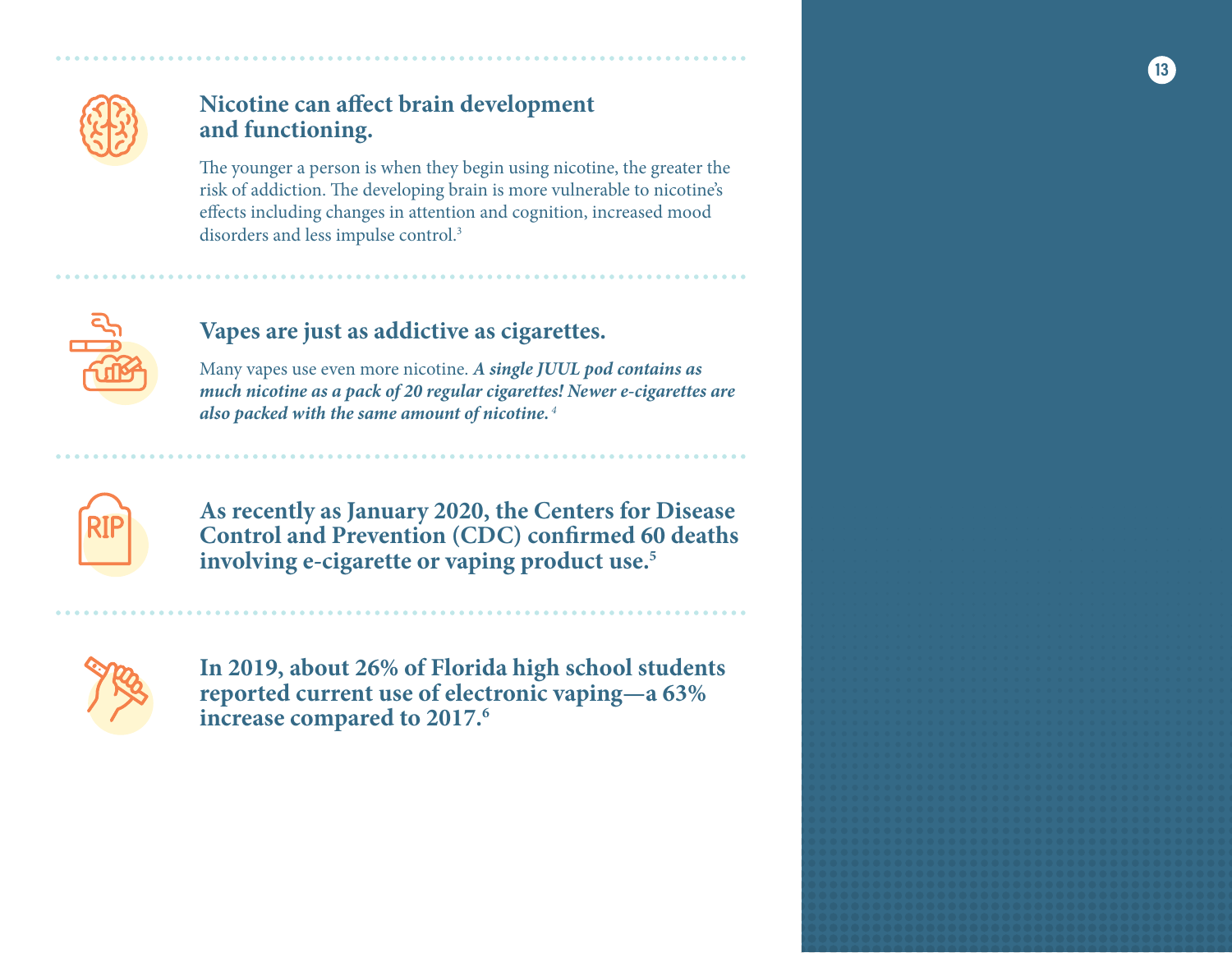

### **A recent national survey showed that:**

- **•** About 10% of U.S. youth believe e-cigarettes cause no harm.
- **•** 62% believe they cause little or some harm.
- **•** 28% believe they cause a lot of harm when they are used some days but not every day.

That's way up from a study in 2014 where:

- **•** Nearly 20% of young adults believed e-cigarettes cause no harm.
- **•** 53% believed that they are moderately harmful.
- **•** 27% believed they are very harmful.7



#### **Who's smoking what?**



- 1. [drugfree.org/article/how-vaping-affects-teens-health/](https://drugfree.org/article/how-vaping-affects-teens-health/)
- 2. www.[fda.gov/news-events/fda-voices-perspectives-fda](https://www.fda.gov/news-events/fda-voices/how-fda-regulating-e-cigarettes)[leadership-and-experts/how-fda-regulating-e-cigarettes](https://www.fda.gov/news-events/fda-voices/how-fda-regulating-e-cigarettes)
- 3. [e-cigarettes.surgeongeneral.gov/knowtherisks.html](http://e-cigarettes.surgeongeneral.gov/knowtherisks.html)
- 4. [teen.smokefree.gov/quit-vaping/vaping-addiction-nicotine](http://teen.smokefree.gov/quit-vaping/vaping-addiction-nicotine-withdrawal)[withdrawal](http://teen.smokefree.gov/quit-vaping/vaping-addiction-nicotine-withdrawal)
- 5. [cdc.gov/tobacco/basic\\_information/e-cigarettes/severe-lung](http://cdc.gov/tobacco/basic_information/e-cigarettes/severe-lung-disease.html)[disease.html](http://cdc.gov/tobacco/basic_information/e-cigarettes/severe-lung-disease.html)
- 6. [tobaccofreeflorida.com/current-issues/teen-vaping/](https://tobaccofreeflorida.com/current-issues/teen-vaping/)
- 7. [e-cigarettes.surgeongeneral.gov/getthefacts.html](http://e-cigarettes.surgeongeneral.gov/getthefacts.html)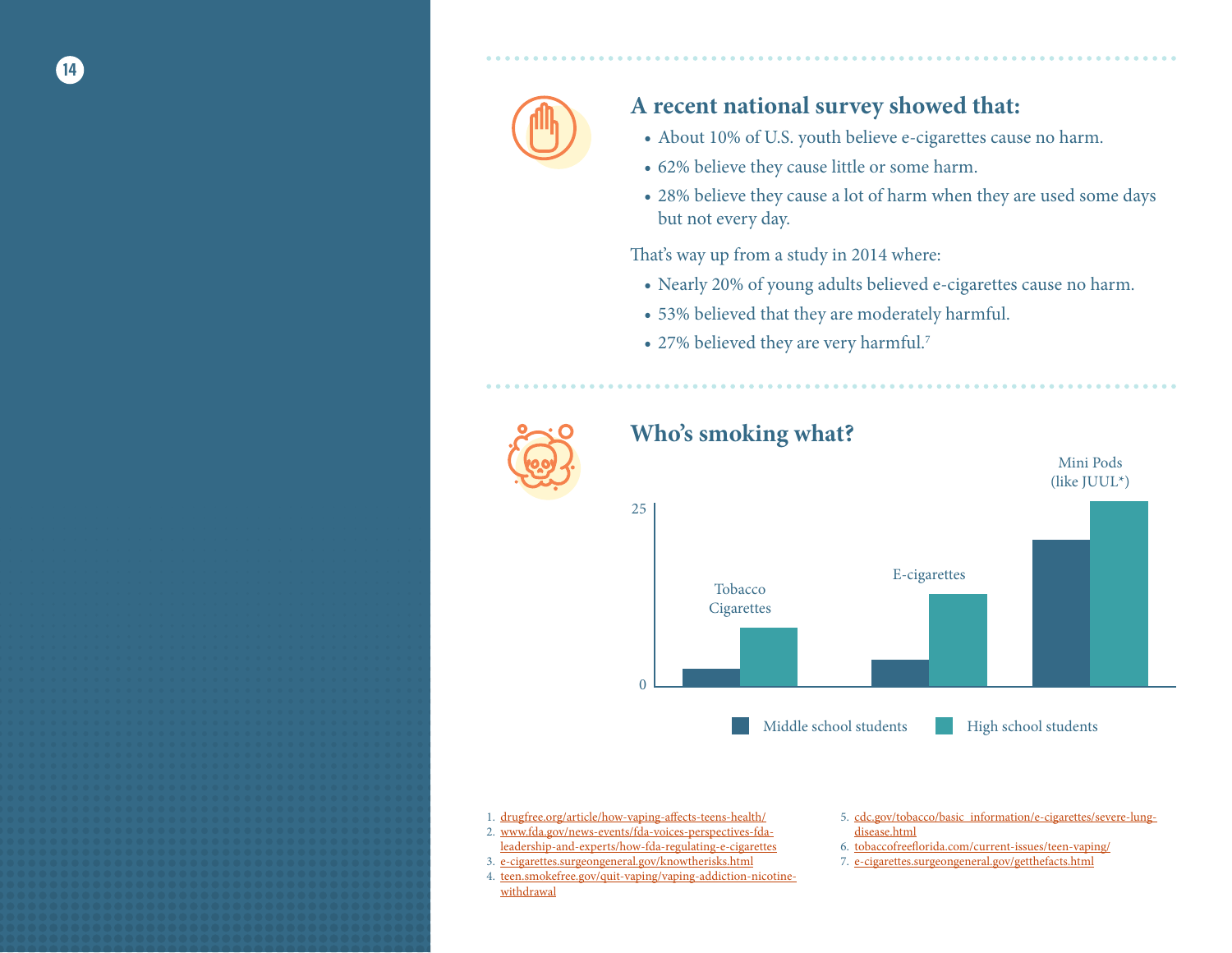# **<sup>15</sup> THE FACTS ABOUT TOBACCO.**



**Each day, more than 900 kids ages 12-17 use smokeless tobacco for the first time.1**



**A single cigarette contains over 44,800 chemicals, 69 of which are known to cause cancer.2**



**The addiction rate for smoking is higher than the addiction rates for marijuana, alcohol, or cocaine.3**

**Symptoms of serious nicotine addiction often occur only weeks or even just days after youth "experimentation" with smoking first begins.3**



**Because adolescence is a critical period of growth and development, exposure to nicotine may have lasting, adverse consequences on brain development.3**

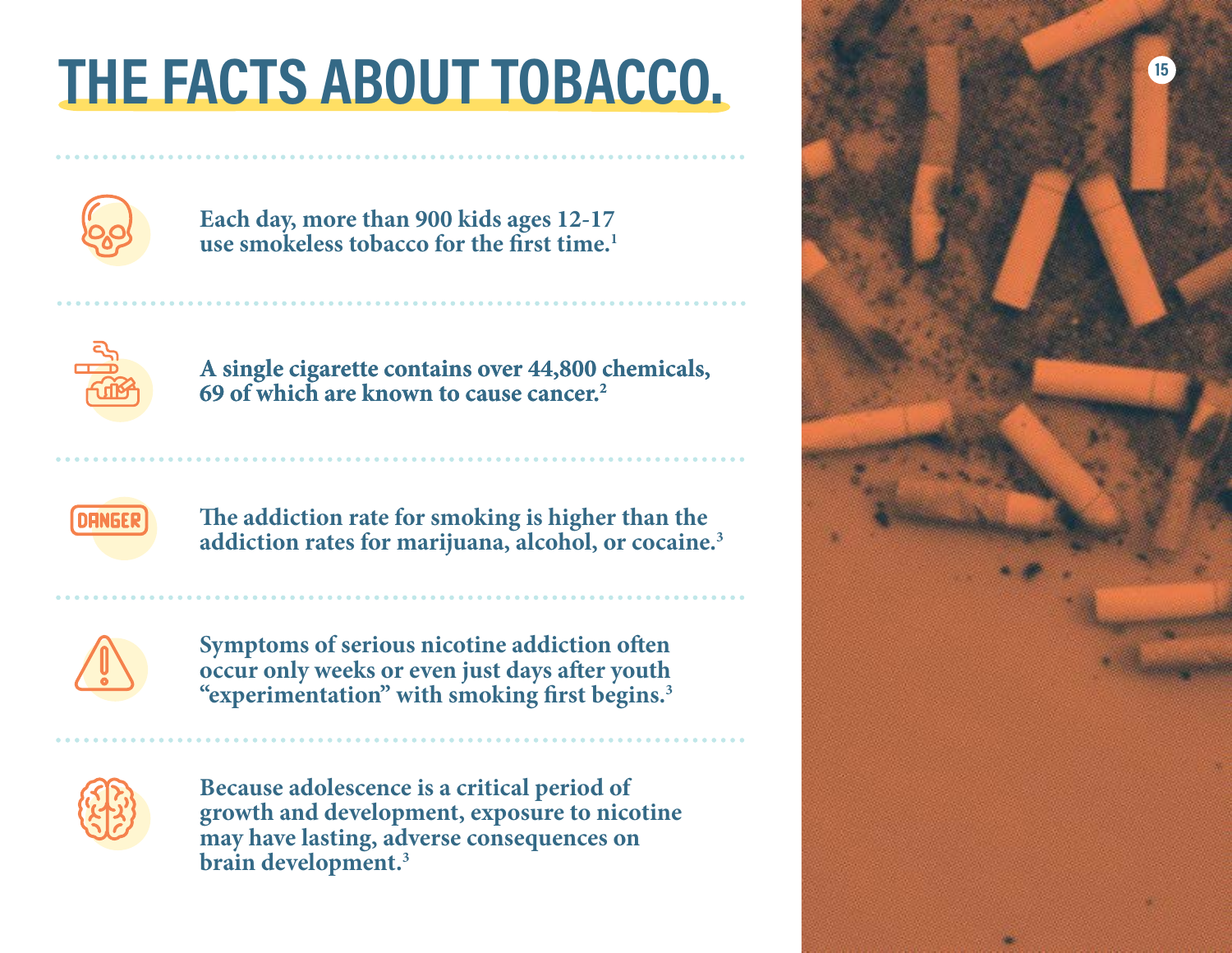

## **Smoking can seriously harm kids while they are still young. 3**

#### **Immediate effects:**

- **•** Bad breath.
- **•** Irritated eyes and throat.
- **•** Increased heartbeat and blood pressure.

#### **Short-term harms:**

- **•** Respiratory problems.
- **•** Reduced immune function.
- **•** Increased illness, tooth decay, gum disease and precancerous gene mutations.4



**Roughly one-third of all youth smokers will eventually die prematurely from a smokingcaused disease.4**



**On average, the life expectancy of a smoker is 10 years less than a nonsmoker. 5**



**If the average smoker gave up smoking and instead invested the money in the stock market, in 10 years, they would have \$52,000.** 



**Within 48 hours of quitting smoking, your nerve endings begin to regrow and your senses of smell and taste begin to return to normal. 6**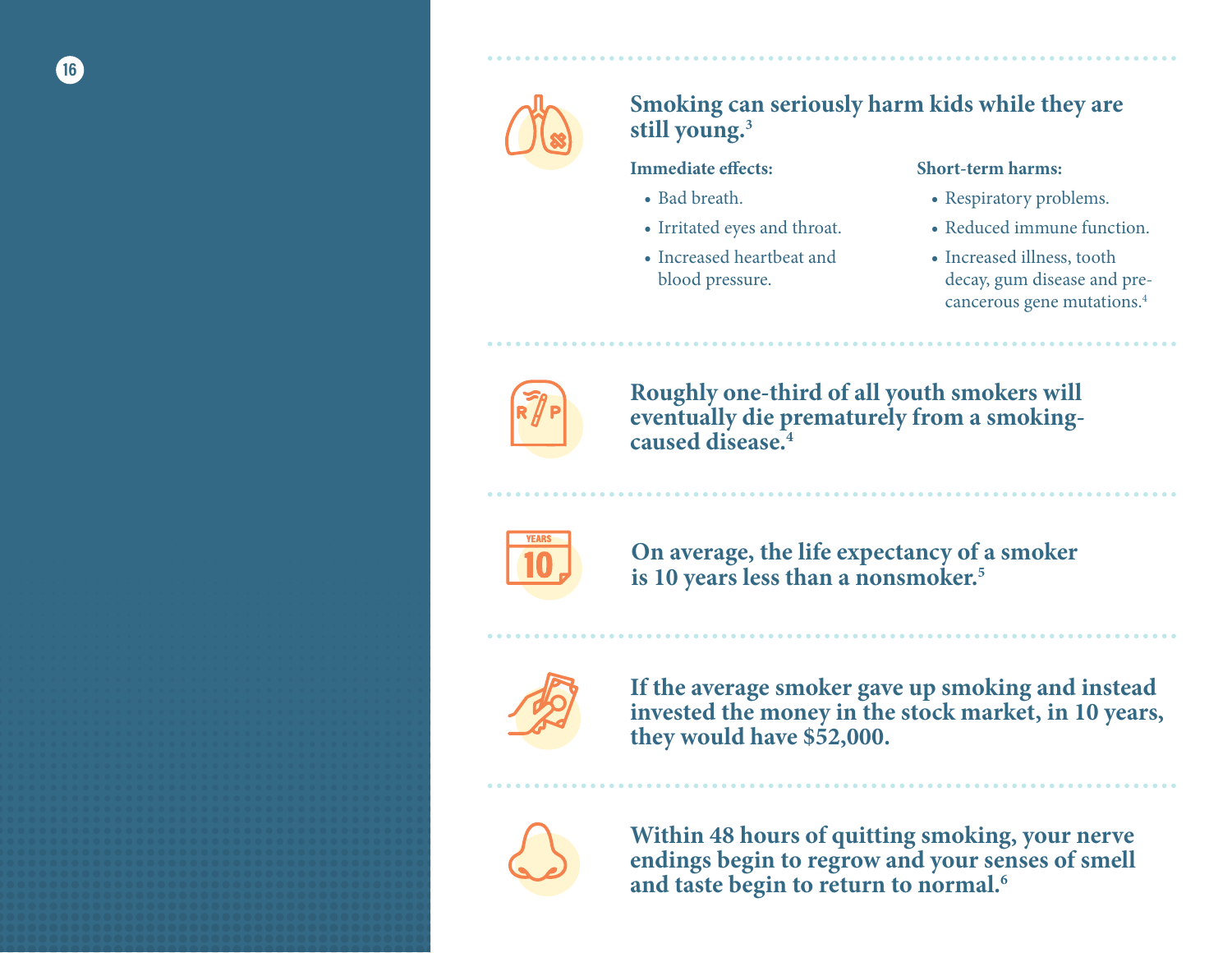## **Why quit?**

- **• You smell better.** Your breath, clothes and hair will smell better. Friends may be more willing to be in your car or home.
- **• You can smell again.** Your sense of smell will return. Food will taste better.
- **• Stay young.** Smoking turns your hair gray and causes your skin to sag faster.
- **• No more yellow.** Your fingernails will slowly turn less yellow and your stained teeth will become whiter.
- **• Get hired.** You may have an easier time finding a job.
- **• Call me maybe.** It may be easier to find a date.

1. [tobaccofreekids.org/assets/factsheets/0003.pdf](http://tobaccofreekids.org/assets/factsheets/0003.pdf)

2. [lung.org/stop-smoking/smoking-facts/](http://lung.org/stop-smoking/smoking-facts/)

3. cdc.gov/tobacco/data\_statistics/fact\_sheets/health\_effects/ effects\_cig\_smoking/index.htm

- 4. [tobaccofreekids.org/assets/factsheets/0001.pdf](http://tobaccofreekids.org/assets/factsheets/0001.pdf)
- 5. [cdc.gov/tobacco/data\\_statistics/fact\\_sheets/fast\\_facts/index.htm](http://cdc.gov/tobacco/data_statistics/fact_sheets/fast_facts/index.htm)

6. [medlineplus.gov/ency/article/007532.htm](http://medlineplus.gov/ency/article/007532.htm)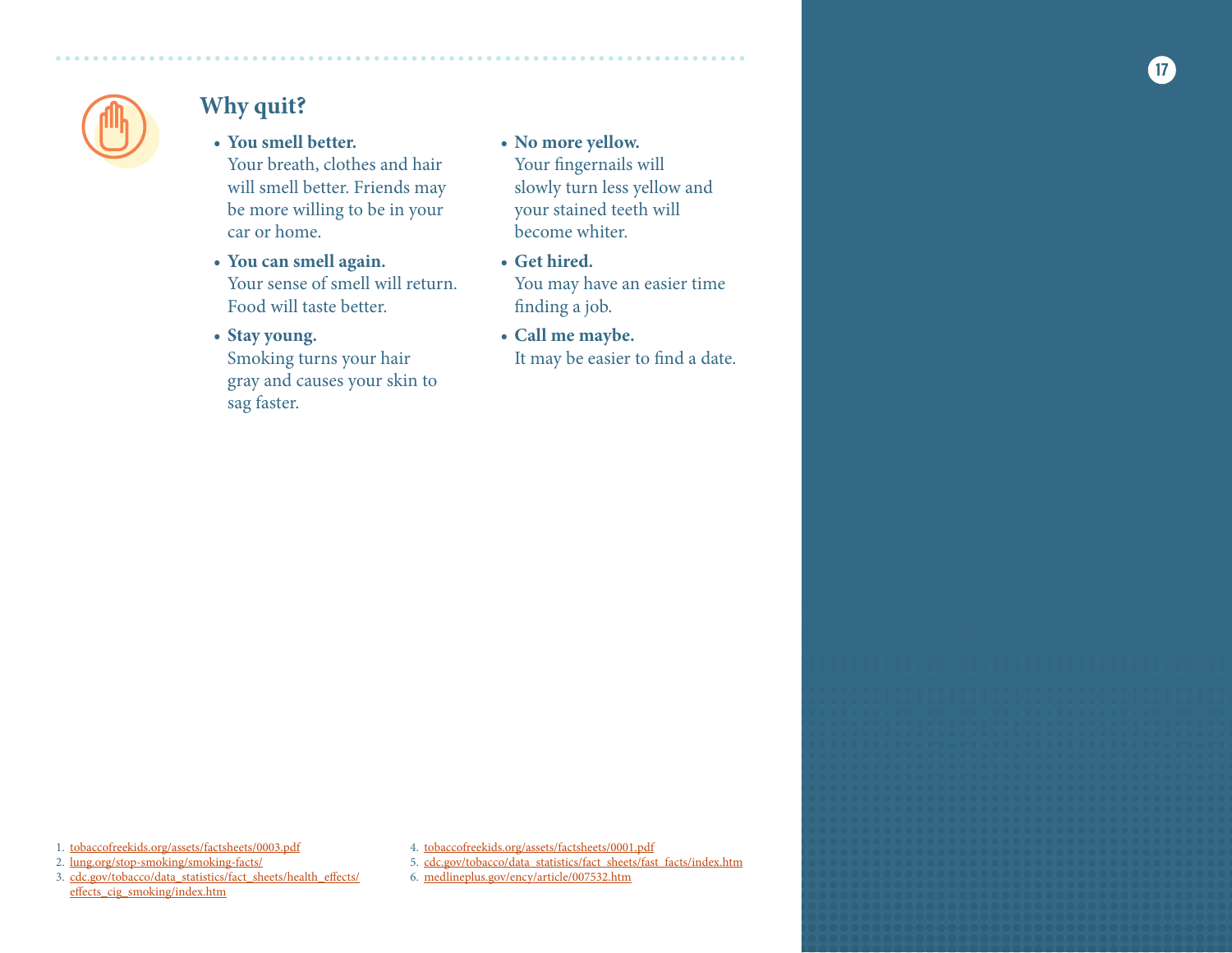<span id="page-17-0"></span>

# **CONVERSATION MAP.**

#### *Starting conversations about substance use disorder is hard. This messaging map breaks down specific concerns with facts that can help start those conversations, in person or online.*

These conversations are broad in nature so that schools may choose how to utilize them. The focus is to empower students to have difficult converstions with their peers. These elements can be used in tandem with assemblies, through individual classroom instruction, after-school events, club meetings, or on social media. By working with your school district, this initiative can potentially help satisfy the youth mental health and substance abuse requirement (Rule 6A-1.094124, Florida Administrative Code, Required Instruction Planning and Reporting) that school districts provide instruction to students in grades K-12 related to youth substance use and abuse health education.

Social media has become the best way for sharing information quickly, so help us spread the facts and counter misinformation.

Using the hashtag, #TheFactsYourFutureFL, schools, students and communities can use the information below to start social media conversations.

#### **BUT EVERYONE VAPES. IT CAN'T BE THAT BAD. MINDSET FACT**

Take a stand against companies that market addictive products to youth—especially through flavors.

E-cigarette aerosol can contain metals, lead, cancercausing chemicals, and acrolein, a herbicide primarily used to kill weeds<sup>1</sup>... #Gross

Because your brain is still developing, vaping before age 25 intensifies your addiction.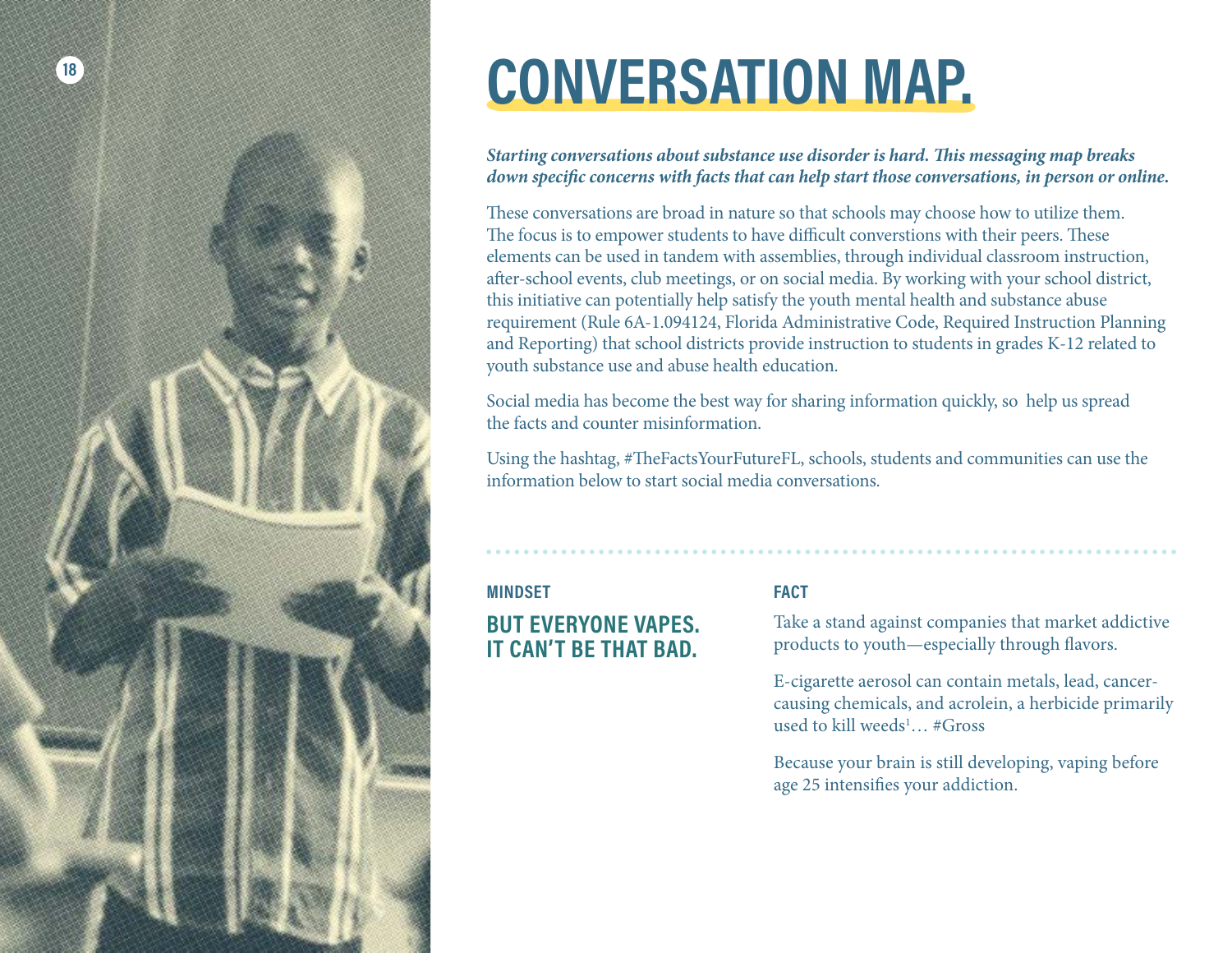| <b>MINDSET</b>              | <b>FACT</b>             |
|-----------------------------|-------------------------|
| <b>ISN'T IT BETTER THAN</b> | <b>New</b>              |
| <b>CIGARETTES?</b>          | cont                    |
|                             | $\overline{\text{Nat}}$ |

New e-cigarettes like Puff Bar, JUUL, Stig and HQD contain as much nicotine as two packs of cigarettes… Not so different, huh?<sup>2</sup>

It's time to cancel the influence of vaping. Get your facts from a reliable source.

Check out [thefactsnow.com](http://thefactsnow.com)

**IT'S NORMAL TO DRINK MINDSET FACT**

#### **DRINKING IS WHAT EVERYONE DOES FOR FUN. MINDSET FACT**

#### **MINDSET FACT**

#### **I'M SO OVERWHELMED WITH SCHOOL, LIFE, ETC.**

Early onset alcohol use is a risk factor for future problems, including heavier use of alcohol and drugs during adolescence and alcohol dependence in adulthood.3

...................................

On average, alcohol is a factor in the deaths of approximately 4,300 people under age 21 in the U.S. per year, shortening their lives by an average of 60 years.3

The State of Florida has made significant investments to ensure there are school and community-based providers, such as certified school counselors, school psychologists, school social workers, and other licensed mental health professionals available to help our state's children and youth overcome nonacademic barriers to academic success.4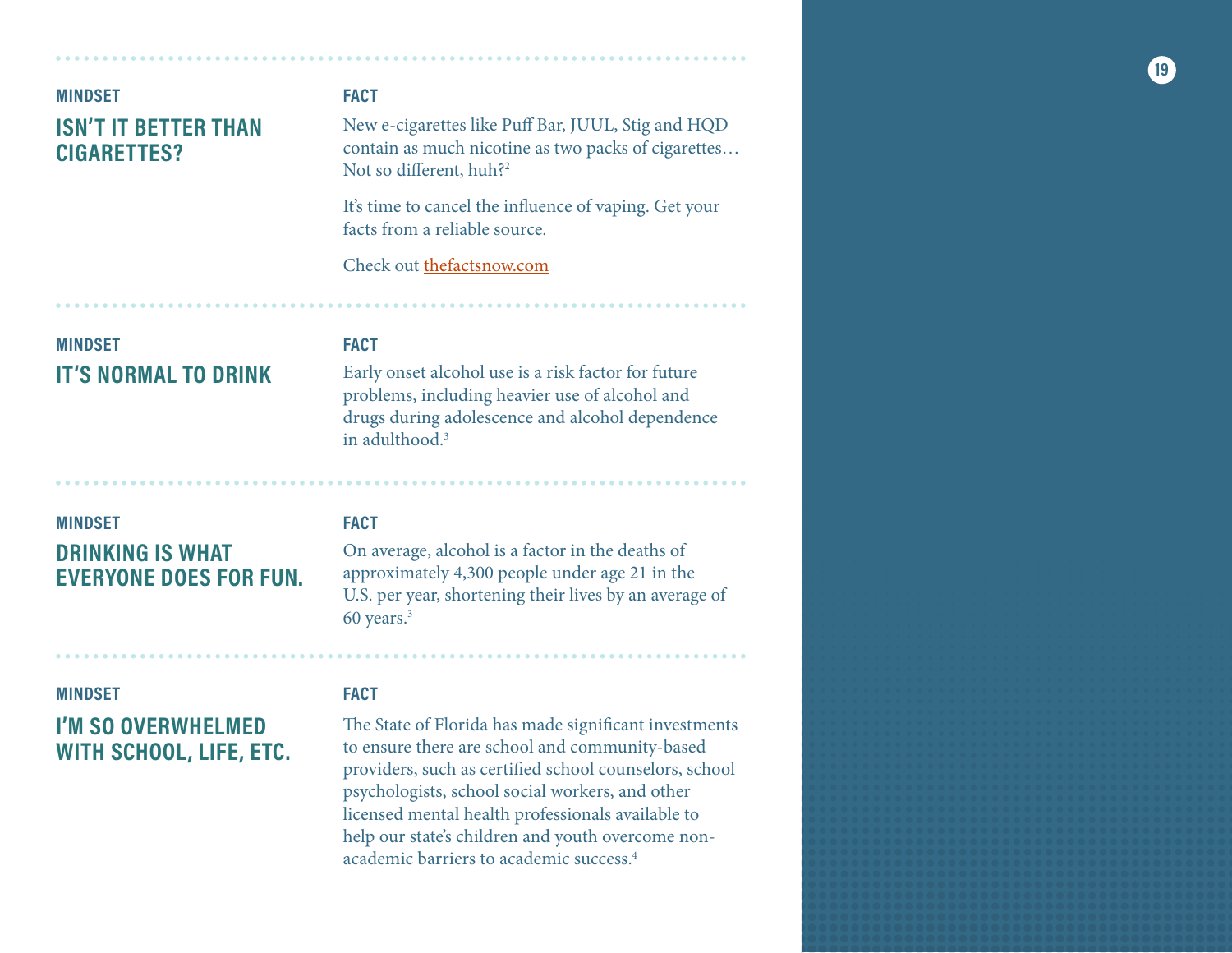**20**

**BUT I WANT TO BE ACCEPTED … MINDSET FACT**

It's hard to talk about, but confide in an adult you trust. Needing help is not a weakness.

Make sure to share healthy stress coping mechanisms with your students and prioritize mental health at home and school.

Friends don't force friends to make destructive or poor decisions. Knowing the facts can help you make the best decisions for yourself.

Students who participate in extracurricular activities such as sports, clubs, and music, are more likely to build healthy social relationships through a support system with friends who have the same interests. Plus, extracurricular participation improves mental health among students. 5

#### **MINDSET FACT**

**I DON'T WANT TO KEEP DOING DRUGS. WHERE CAN I GET HELP?**

Acknowledging that you need help is hard and is the crucial first step to recovery.

Substance Abuse and Mental Health Services Administration National Helpline is a free, confidential, 24/7, 365-day-a-year treatment referral and information service (in English and Spanish) for individuals and families facing mental and/ or substance use disorders. This service provides referrals to local treatment facilities, support groups, and community-based organizations. Callers can also order free publications and other information. The referral service is free of charge.

1-800-662-HELP (4357)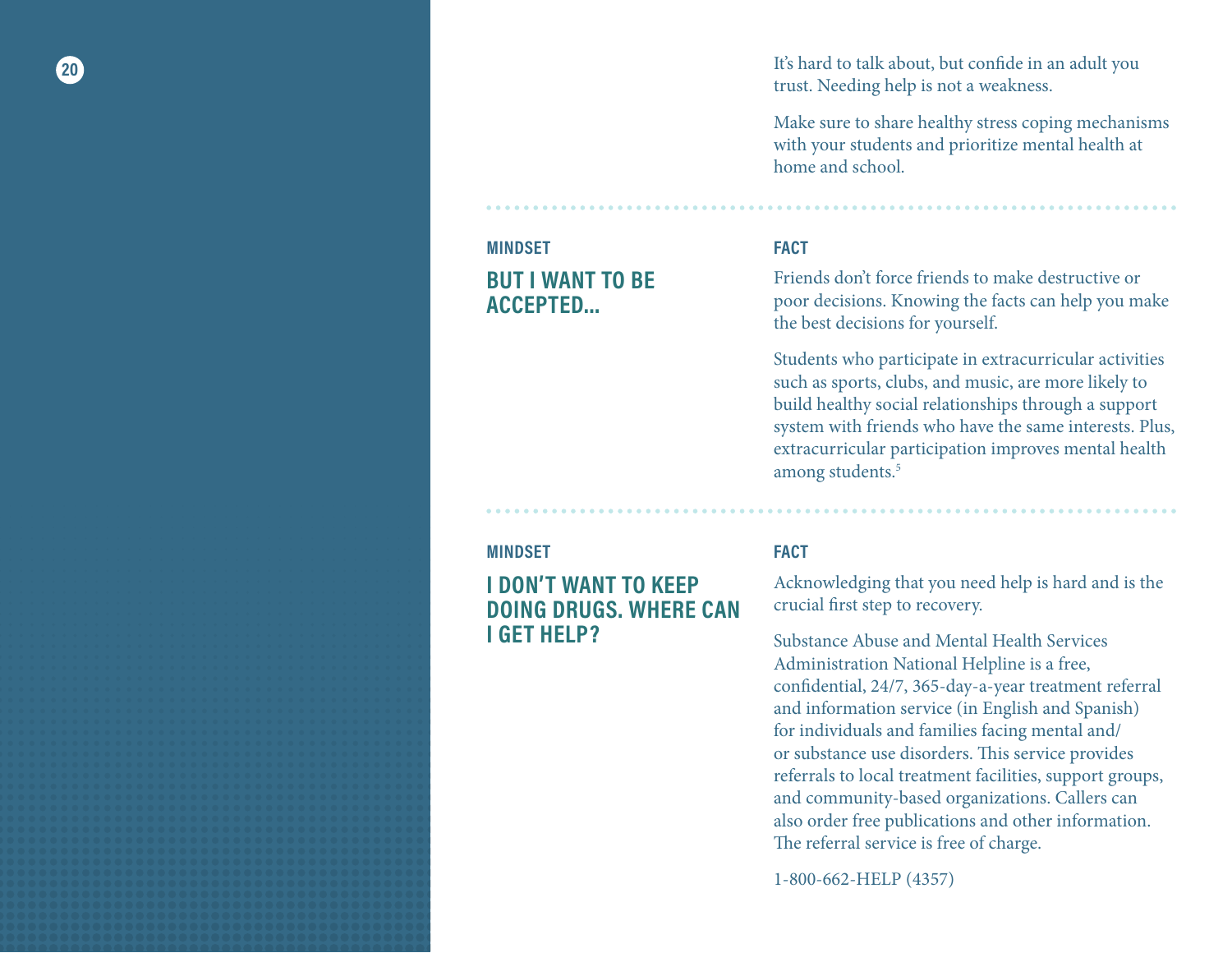## **I WANT TO QUIT VAPING, JUULS, OR SMOKING. MINDSET FACT**

#### **I DON'T KNOW HOW TO HELP MY FRIEND. MINDSET FACT**

Contact the Florida Quitline via phone at 1-877-U-CAN-NOW or online at [TobaccoFreeFlorida.com.](http://TobaccoFreeFlorida.com)

Be a friend. Save a life.

Helping a friend who is struggling with substance use is not easy. It is often difficult to initiate the conversation.

Encourage your friend to stop using and seek help from a parent, teacher, or other caring adult.

Reach out to an adult you trust and raise your concerns if you are worried about a friend, or contact 1-800-662-HELP.

1. Bein K, Leikauf GD. (2011) Acrolein—a pulmonary hazard. Mol Nutr Food Res 55(9):1342-60. doi: 10.1002/mnfr.201100279

2. [thefactsnow.com](https://www.thefactsnow.com/)

3. [store.samhsa.gov/product/facts-underage-drinking/PEP21-03-](https://store.samhsa.gov/product/facts-underage-drinking/PEP21-03-10-008) [10-008](https://store.samhsa.gov/product/facts-underage-drinking/PEP21-03-10-008)

4. [fldoe.org/mental-health/](https://www.fldoe.org/mental-health/)

5. [sciencedirect.com/science/article/abs/pii/S0091743520303157](https://www.sciencedirect.com/science/article/abs/pii/S0091743520303157)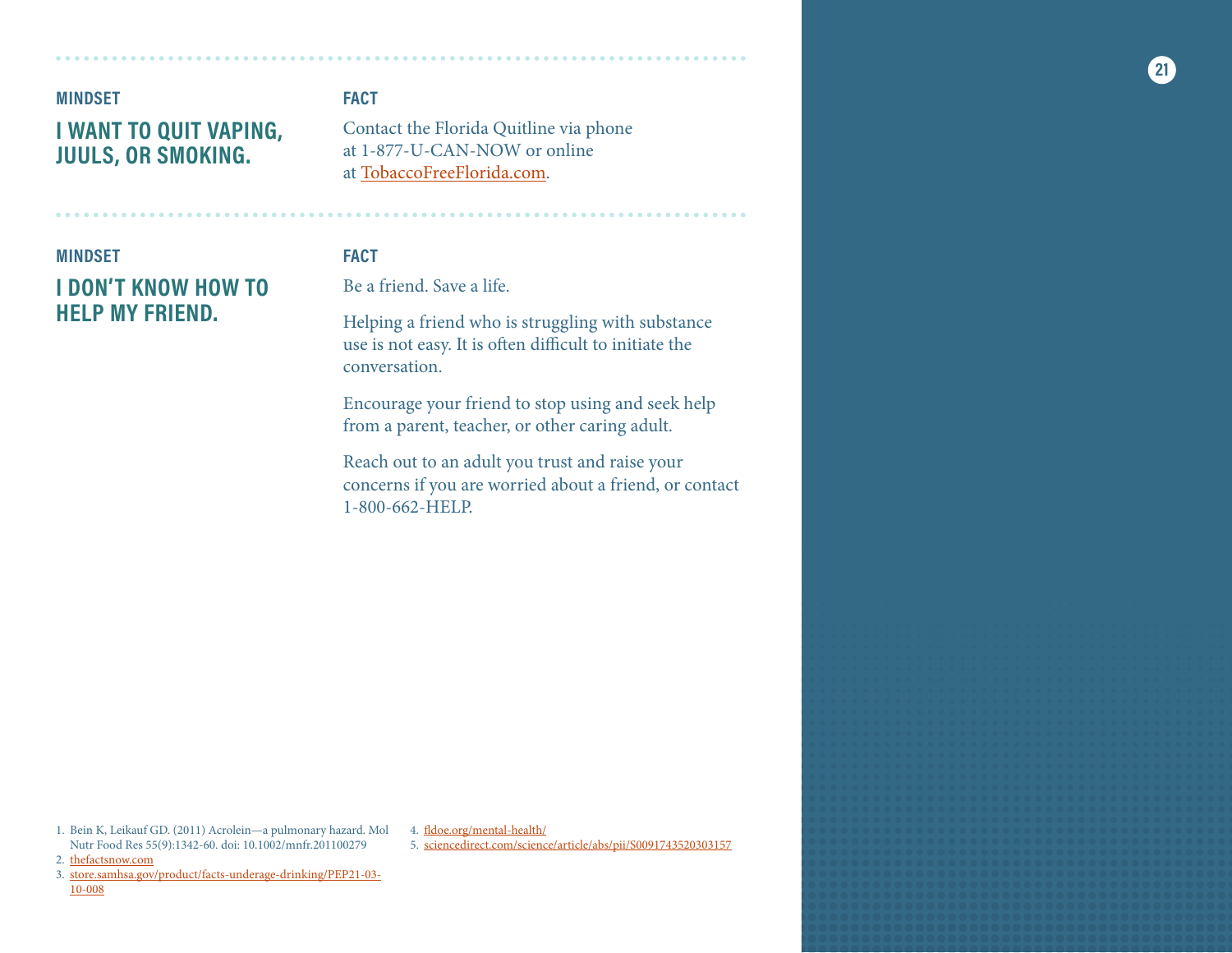<span id="page-21-0"></span>

# **2 SCHOOL ASSEMBLIES.**

## Middle and High School Template

Using this guide, schools will be able to plan assemblies to provide students with sciencebased facts so they can make well-informed, educated decisions about their future.

In partnership with health and local resource organizations' leadership, schools should reach out to local sports teams to invite a local celebrity or VIP to discuss why they stopped using drugs/alcohol. A description of the proposed events for middle and high school-aged students follows.

## **SUGGESTED ACTIVITY**

Leading up to the program or event, schools may engage their students via a social media campaign or through projects about what substance misuse means to them. This content features videos, tweets, and posts can be displayed electronically at the start of the event.

**LOCATION** Middle or high school auditoriums, gymnasiums, or classrooms.

### **WHO**

Entire school or appropriate age groups.

Reach out to the County or City Health Department to engage the staff alcohol and drug experts to share information that might help inform your Assembly Program, including recent youth drug and alcohol use data, overdose data and DUI data.

Contact Al-Anon or AA or NA in addition to treatment programs for resources for speakers. The activity will include a scenario involving a person in recovery and their story, so the students can understand that these issues can happen to real people.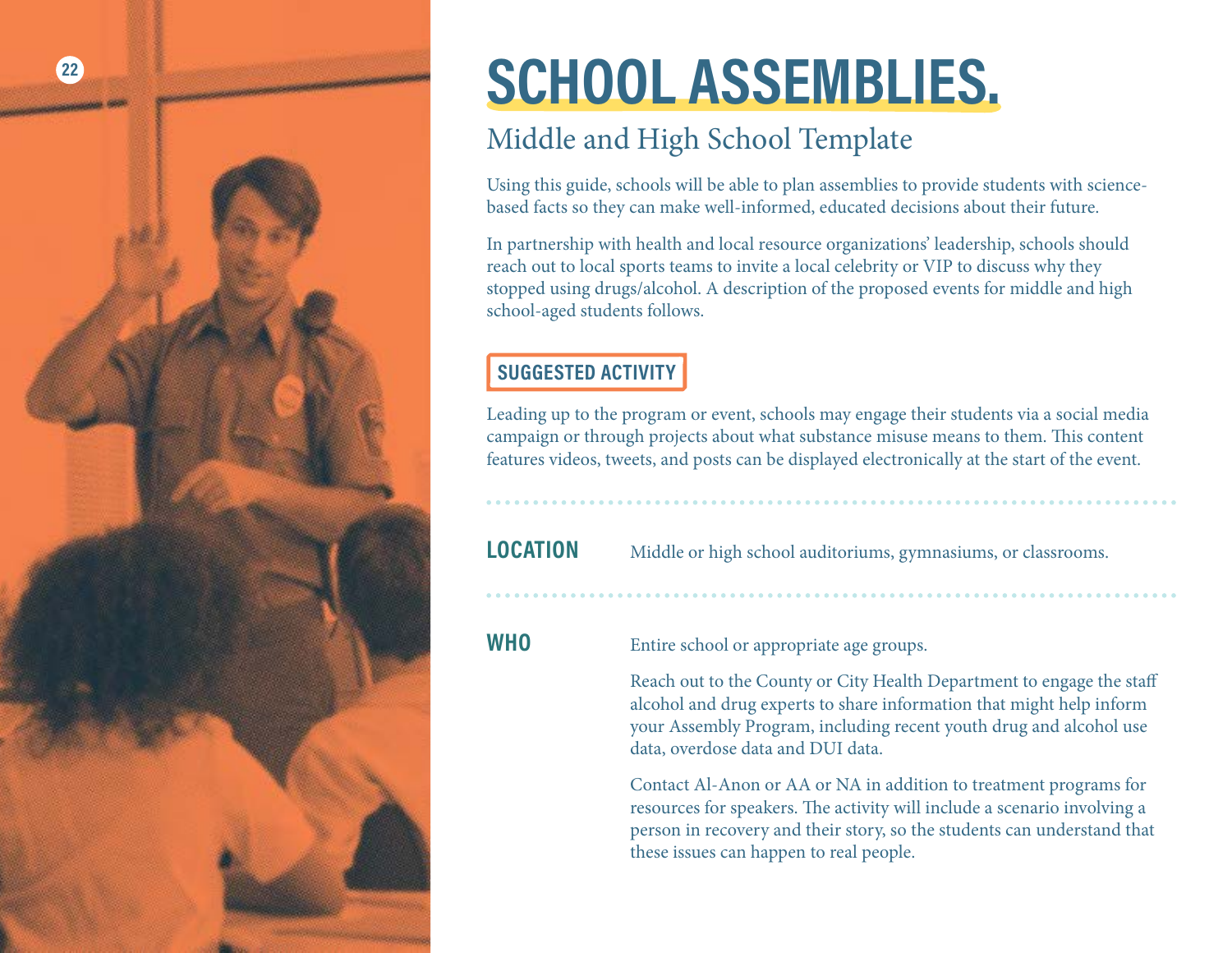Your school can also look for resources like the impaired driving simulator to help your peers understand the impact of drug and alcohol use: [fatalvision.com/product-category/sidne-vehicle-items/](https://www.fatalvision.com/product-category/sidne-vehicle-items/). Work with the PTA or host a fundraiser on your own to bring these resources to your school.

### **PROGRAM**

#### *Brief welcome by superintendent or sheriff (5 minutes).* O

 $\bullet$ *"The Facts. Your Future." campaign video (3-5 minutes). "The Facts. Your Future.*" Videos focus on the impacts of substance use among youths, and the true facts behind how using illicit substances has significant impacts on youth.

#### *Sheriff or emcee introduces VIP (5 minutes).*

# *Icebreaker.* **1234**

Print and distribute yes/no signs to audience and have the emcees/ speaker ask a series of questions of the youth audience and ask them to answer with the signs. The emcee may choose to have the audience close their eyes to maintain confidentiality among these questions. If there is a large audience, ask for volunteers that will receive a branded "prize."

Use these questions to give you a sense of what the audience is worried about, then you can deliver information to them about drug use, by showing materials, telling real-life stories through speakers, and having guest experts. Options for questions include:

- **•** Have you been offered drugs?
- **•** Raise your hand if you feel like you know how to say no drugs or alcohol if they are offered to you?
- **•** How many of you have seen the impacts of drugs and alcohol use first hand, maybe in your family or among friends.
- Have any of you have lost friends to drug use?
- **•** Have any of have lost family members to drug use?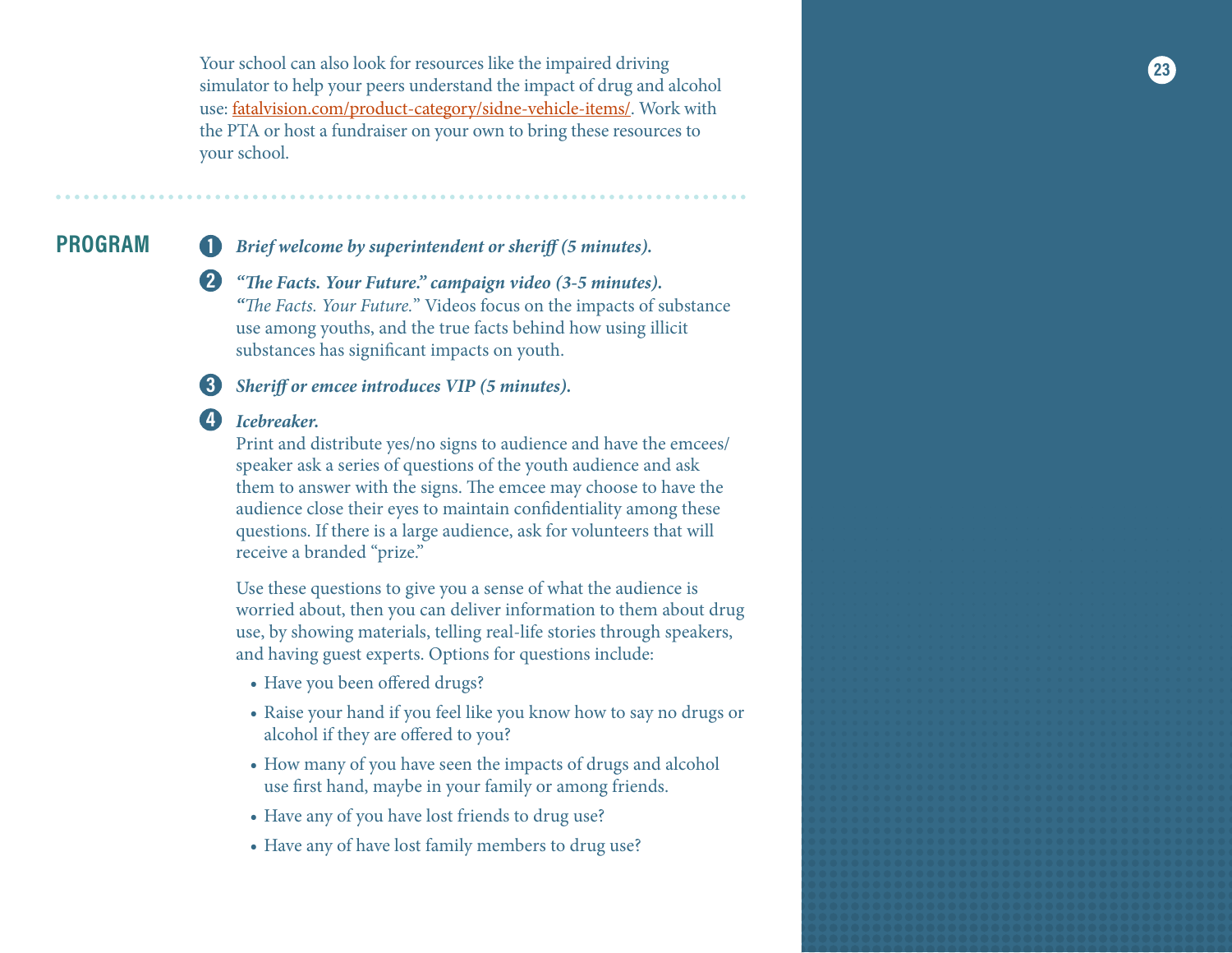## **24** *VIP speaks and reinforces the importance of knowing the facts to protect your future (10 minutes).* **567**

#### *VIP or emcee introduces guest speaker (15 minutes).*

Guest speaker options, can be an individual who has dealt and overcome substance abuse, and shares their story of rehabilitation.

#### $\bullet$ *Q & A session with youth.*

To close the group, use NIDA's ["10 Questions Teens Ask About Drugs](https://teens.drugabuse.gov/drug-facts/start-conversation-10-questions-teens-ask-about-drugs-and-health)  [and Health](https://teens.drugabuse.gov/drug-facts/start-conversation-10-questions-teens-ask-about-drugs-and-health)" to start a concluding conversation with the group. Present the question, ask the audience what they think the answer might be. Then go through the answers from NIDA and circle the answers that were accurate. This is a good way of showing that previously known information can be misleading or inaccurate, and provide a platform for the students to discuss what they learned. Examples of these questions could include:

- 1. What is the worst drug?
- 2. Which is more habit-forming—smoking cigarettes or vaping nicotine?
- 3. Can marijuana be used as medicine?
- 4. If a pregnant woman takes drugs/smokes/drinks alcohol, what happens to her baby?
- 5. How can I help someone with a problem stop taking drugs? How can I help if they don't want help?
- 6. Is vaping bad for you even if it's just flavoring?
- 7. Can you get addicted to ADHD meds?
- 8. What are bath salts?
- 9. What are the effects of prescription drugs?
- 10. Why do people take drugs when they know they're bad?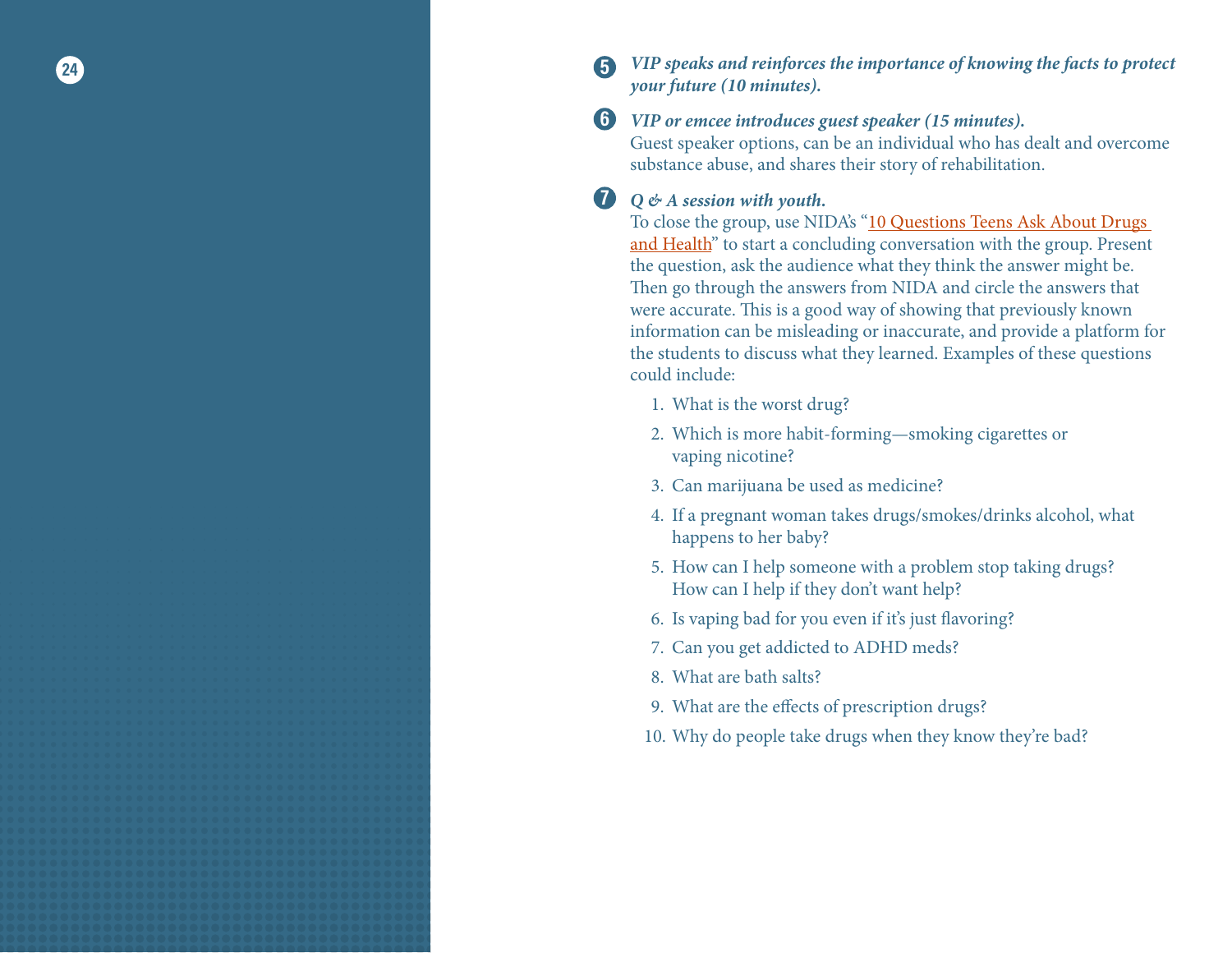# <span id="page-24-0"></span>**<sup>25</sup> REAL-LIFE SCENARIOS.**

## For schools to include in lieu of a VIP guest.

Based on your anticipated audience and number of attendees, you may want to select from the following scenarios to make your workshop more engaging and interactive. This activity will help give attendees a chance to translate what they are learning into practice by exploring how they would respond to different situations. It gives them the opportunity to develop effective strategies to educate teens about the dangers of abusing prescription drugs, help dispel myths and move teens toward positive decision making and health behaviors.

#### **SCENE #1**

It's Friday night and you're hanging with friends at a party. Good music, good vibes. Someone nudges you and another friend: "Anyone want to smoke?" One girl responds, "Weed? I'm definitely in. It's legal medicinally, right? No big deal."

#### *Reality check.*

The teen brain is actively developing and often does not fully develop until the mid-20s. Marijuana use during this period may have negative effects on the developing brain. These effects include:

- **•** Difficulty thinking and problem solving.
- **•** Problems with memory and learning.
- **•** Impaired coordination.
- **•** Difficulty maintaining attention.

Along with the developing brain, marijuana use in adolescence can also have serious impacts on a teen's school and social life. These effects include:

- **•** Decline in school performance.
- **•** Increased risk of mental health issues.
- **•** Impaired driving.
- **•** Potential for addiction.

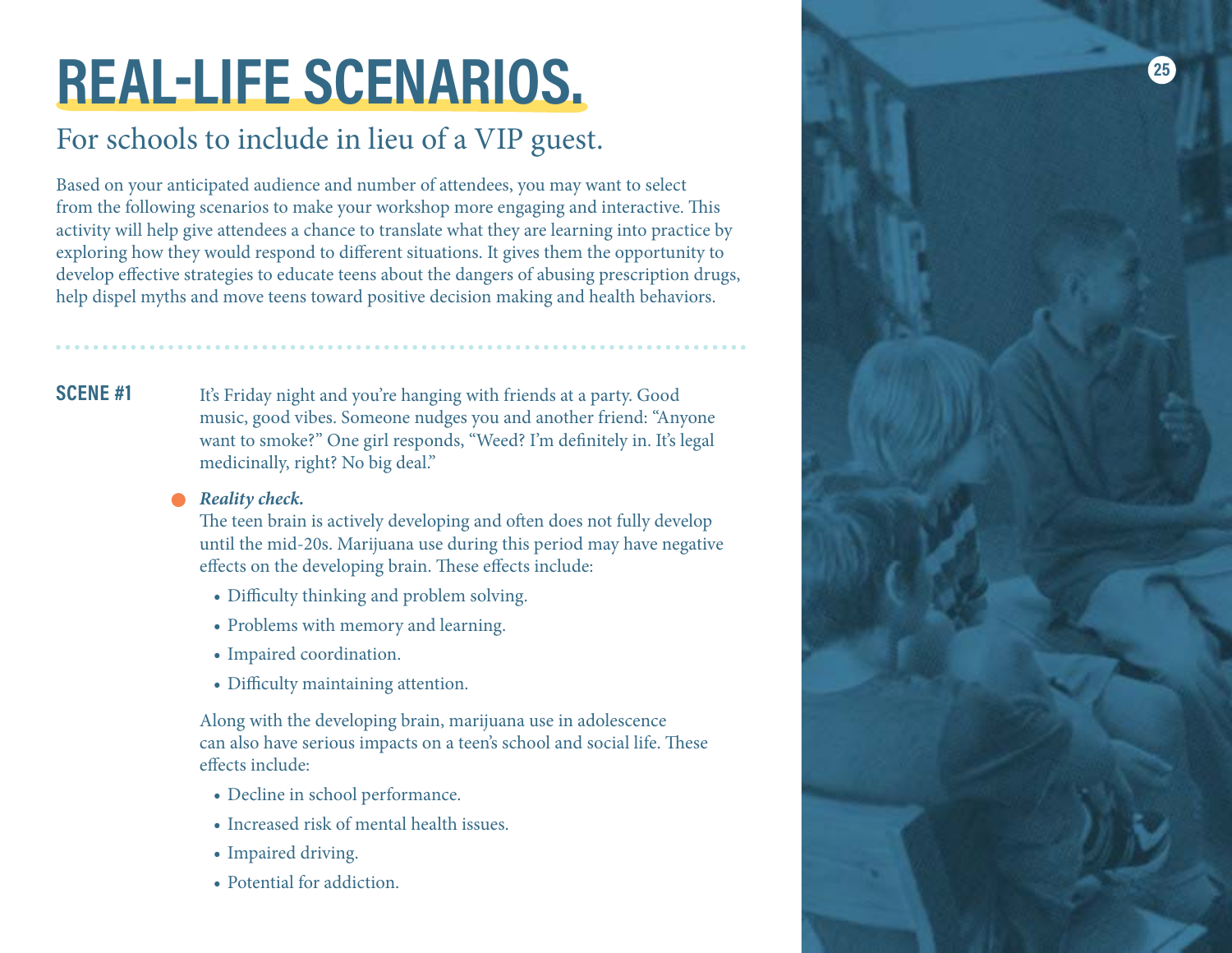#### **26** *Time out.*

Now that you know the facts, and you know it's a bad idea to smoke illicit marijuana as an adolescent, you worry about how you'll look in front of others at the party if you say "no." What if people stop inviting you to parties? Even if the health risks aren't enough, fear of your mother's or father's anger if they smell it on you is reason enough not to smoke.

- *Now what?*
	- **• Walk away, or create a diversion.** "I hate this song. Someone give me the aux. Anyone want to come with me?"
	- **• Give a simple no.** Don't make it a big deal. Be polite. "No, thanks."
	- **Pretend you didn't hear.** It's a party, go talk to other people. "I can't believe she's here, I've got to talk to her…."

#### **SCENE #2**

You are hanging out with your best friend, checking out each other's web pages. Your friend says, "Wanna try some of my mom's painkillers? It'll be fun." You are surprised and stop what you're doing. "It's not like the meds are illegal. My mom's doctor gave them to her. They're safe for sure," your friend says.

#### *Reality check.*

Your friend seems to believe the myth that prescription drugs are safer to abuse than illegal ones. Wrong.

Prescription drugs such as painkillers or ADHD medications when used for nonmedical reasons or not as prescribed—such as to get high, relieve tension, or just to experiment—are dangerous.

But it's not only addiction that a person risks when abusing prescription painkillers. For example, a single, large dose of painkillers can cause your breathing to slow to dangerous levels.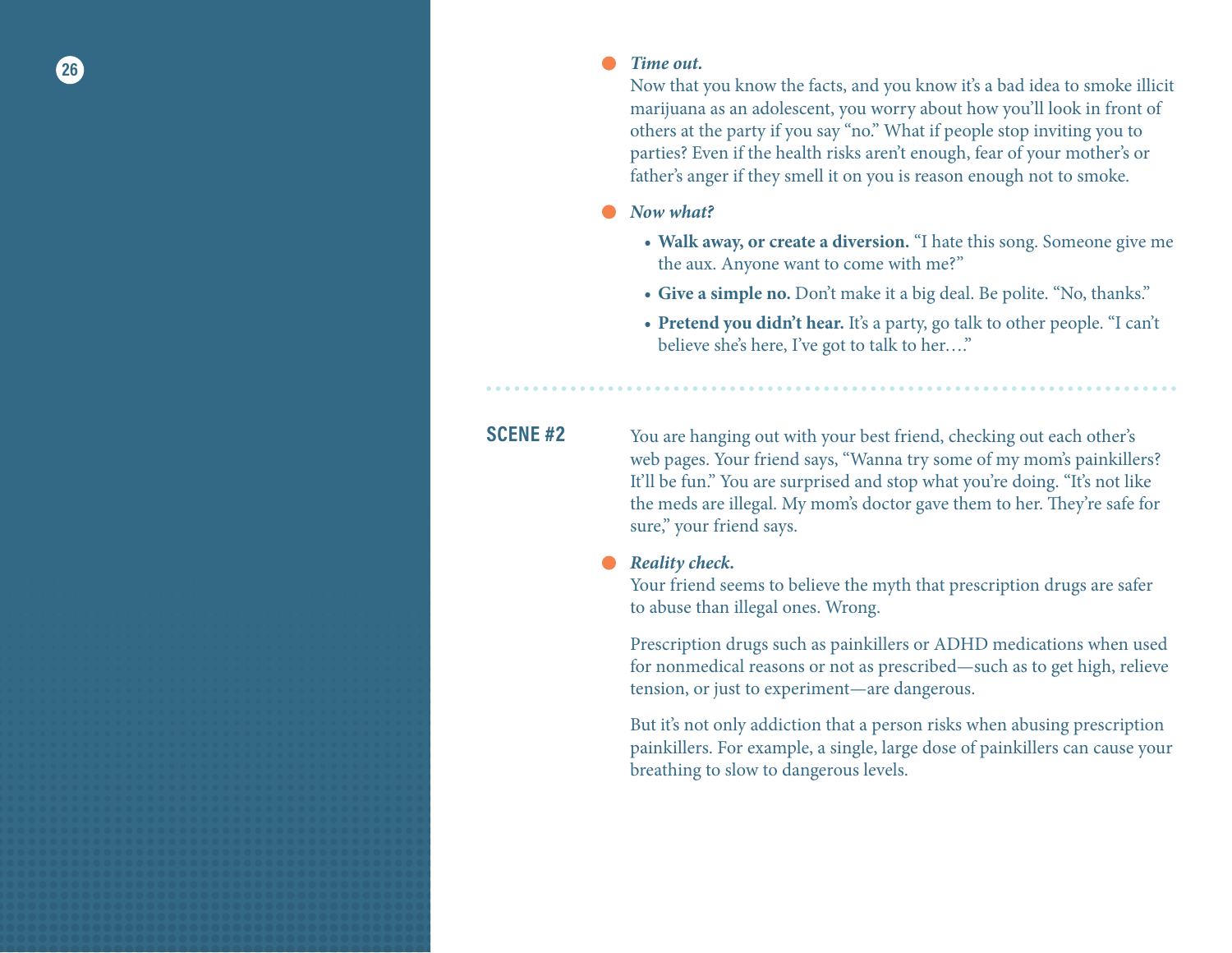#### $\bullet$

**27** *Time out.* You can't believe your friend is asking you to do this! You know the facts, but then again, you totally trust your friend and feel like maybe it would be OK, even fun. This is your best friend. You do everything together. What would happen if you said "no"? Will your friend stop hanging out with you? Wouldn't it be OK to try it just once? How can you get out of this situation without it becoming a big deal?

#### *Now what?*

- **• Tell it like it is.** Since this is your best friend, lay it on the line and let your friend know where you are coming from. "That's not for me. Let's just hang out."
- **• Be cool and change the subject.** Coming up with another activity can distract people. "I don't really feel like it. Anyway, there's this cool new phone app that lets you add cat pics to photos. Want to download it?"
- **• Give an excuse.** It's OK to make an excuse when you are on the spot. "I have to leave soon for dinner."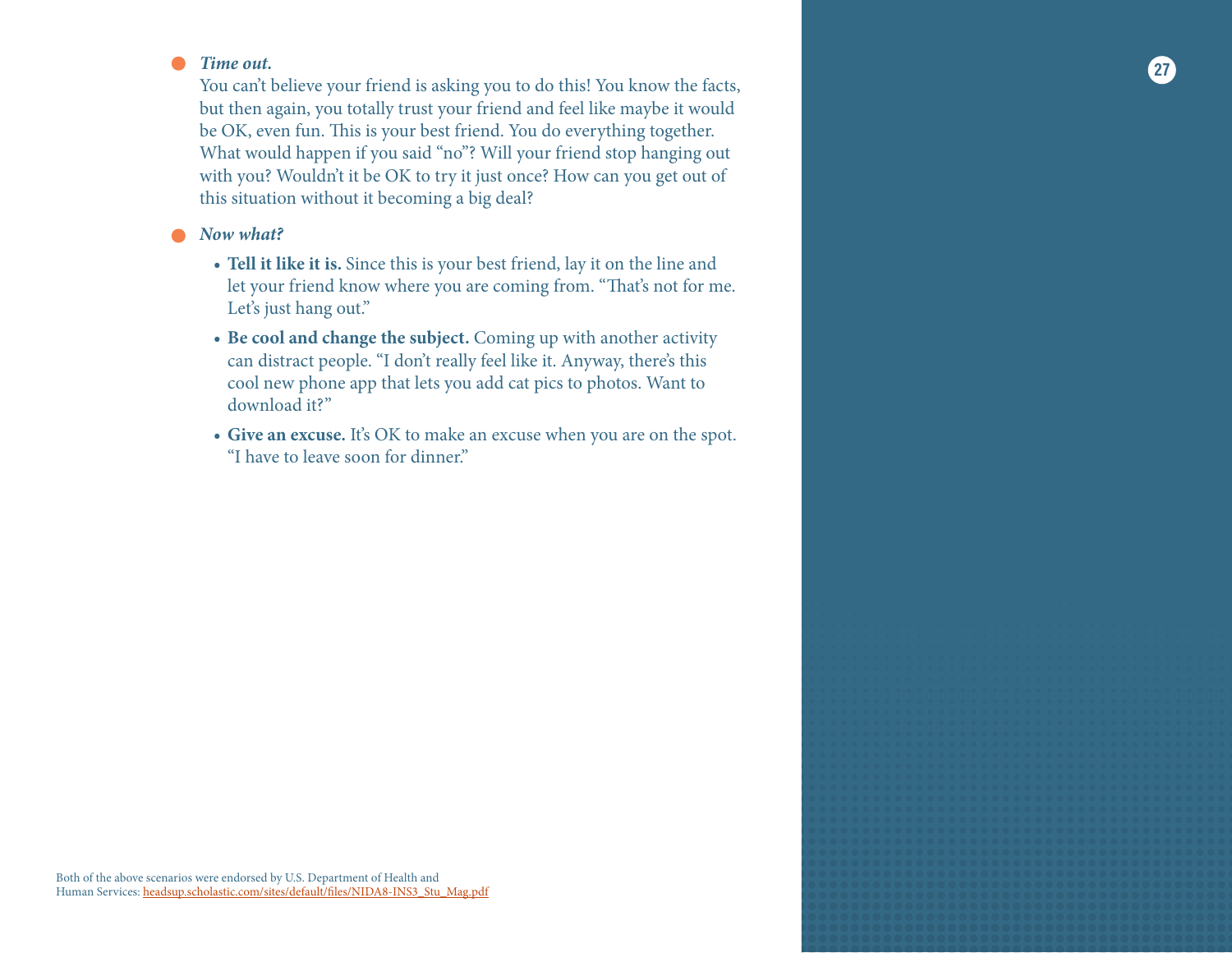# <span id="page-27-0"></span>**28 <b>ADDITIONAL RESOURCES.**

#### **MENTAL HEALTH RESOURCES FOR YOUTH**

#### **FindTreatment.gov**

Substance Abuse and Mental Health Services Administration database for licensed providers specializing in substance use disorders, addictions and mental illness. [findtreatment.gov](http://findtreatment.gov)

#### **Florida Behavioral Health Association (floridabha.org)**

Florida specific search for treatment providers. [floridabha.org/organizational-members/](http://floridabha.org/organizational-members/)

#### **Department of Children and Families Links to Managing Entities**

Connecting people without insurance or who are experiencing poverty to no-cost care. [myflfamilies.com/service-programs/samh/](https://myflfamilies.com/)  [managing-entities/](https://myflfamilies.com/)

#### **National Suicide Prevention Lifeline**  1-800-273-8255 or text "Jason" to 741741 [suicidepreventionlifeline.org](http://suicidepreventionlifeline.org)

**Florida Abuse Hotline**  1-800-96-ABUSE [myflfamilies.com/service-programs/abuse-hotline](http://myflfamilies.com/service-programs/abuse-hotline)

#### **ASSOCIATED RISK FACTORS**

**Stopbullying.gov**  [stopbullying.gov](http://stopbullying.gov)

**STOMP Out Bullying**  [stompoutbullying.org](http://stompoutbullying.org)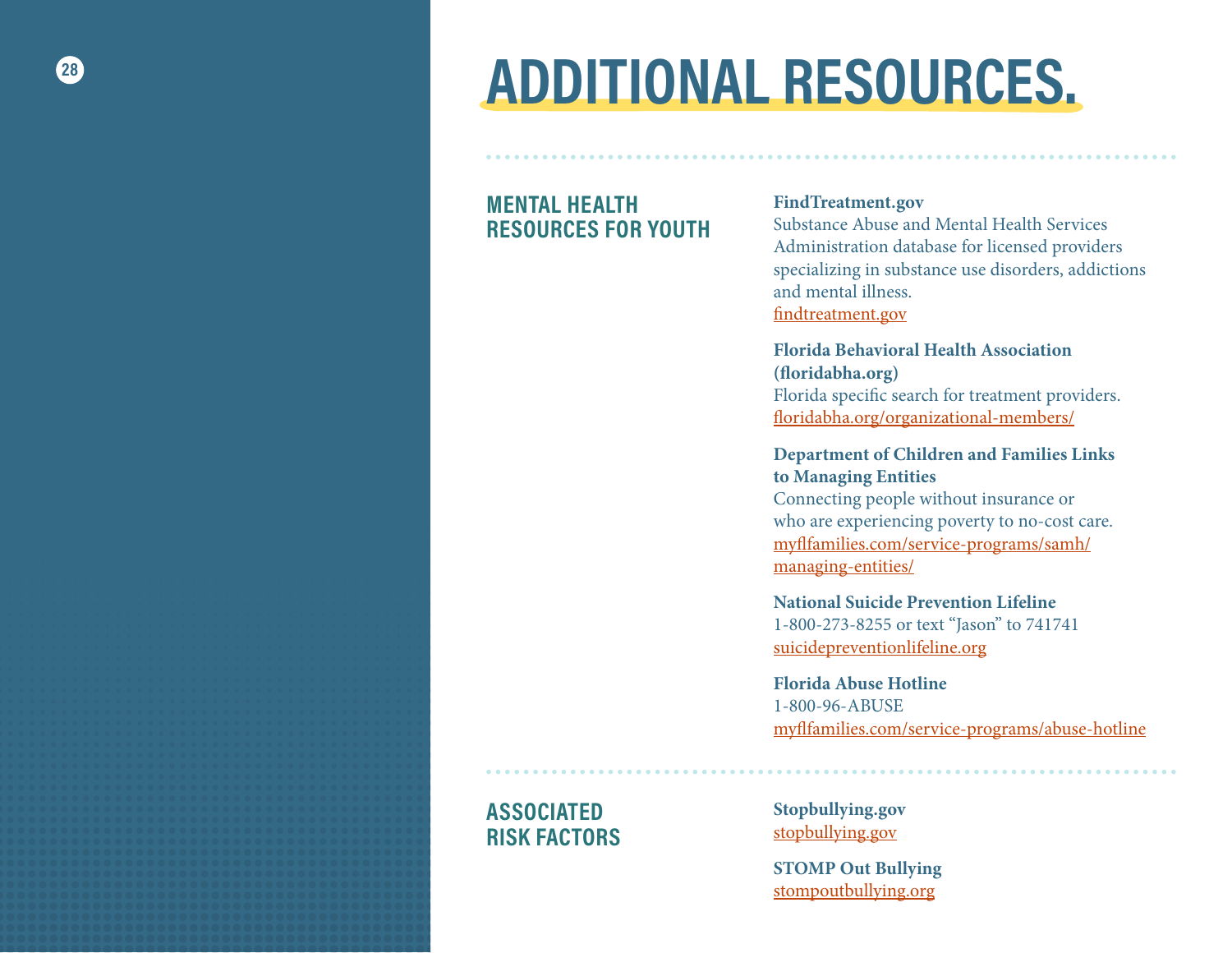#### **29 Florida Council Against Sexual Violence**

Sexual harassment, sexual violence, stalking 1-888-956-7273 [fcasv.org](http://fcasv.org)

#### **National Human Trafficking Hotline**

Polaris, funded by U.S. Department of Health and Human Services. Website includes live chat and local referral directory (city, state, zip code). 1-888-373-7888 or TTY: 711 or text 233733 [humantraffickinghotline.org](http://humantraffickinghotline.org)

#### **Love is Respect**

Prevent and end abusive teen relationships 1-866-331-9474 or text "loveis" to 22522 [loveisrespect.org](http://loveisrespect.org)

**National Eating Disorders Association**  1-800-931-2237 or text "NEDA" to 741741 [nationaleatingdisorders.org](http://nationaleatingdisorders.org)

#### **TOBACCO AND NICOTINE RESOURCES**

#### **Tobacco Free Florida**

[tobaccofreeflorida.com](http://tobaccofreeflorida.com) 1-877-U-CAN-NOW Tobacco Free Kids: [tobaccofreekids.org](https://www.tobaccofreekids.org/)

**American Lung Association**  [lung.org/stop-smoking/smoking-facts/](http://lung.org/stop-smoking/smoking-facts/)

**Students Working Against Tobacco (SWAT)**  [swatflorida.com/join-the-movement](https://www.swatflorida.com/join-the-movement/)

**The Facts Now**  [thefactsnow.com](http://thefactsnow.com)

**Students Against Nicotine**  [studnetsagainstnicotine.org](http://studnetsagainstnicotine.org)

**Truth Initiative** [truthinitiative.org/thisisquitting](http://truthinitiative.org/thisisquitting)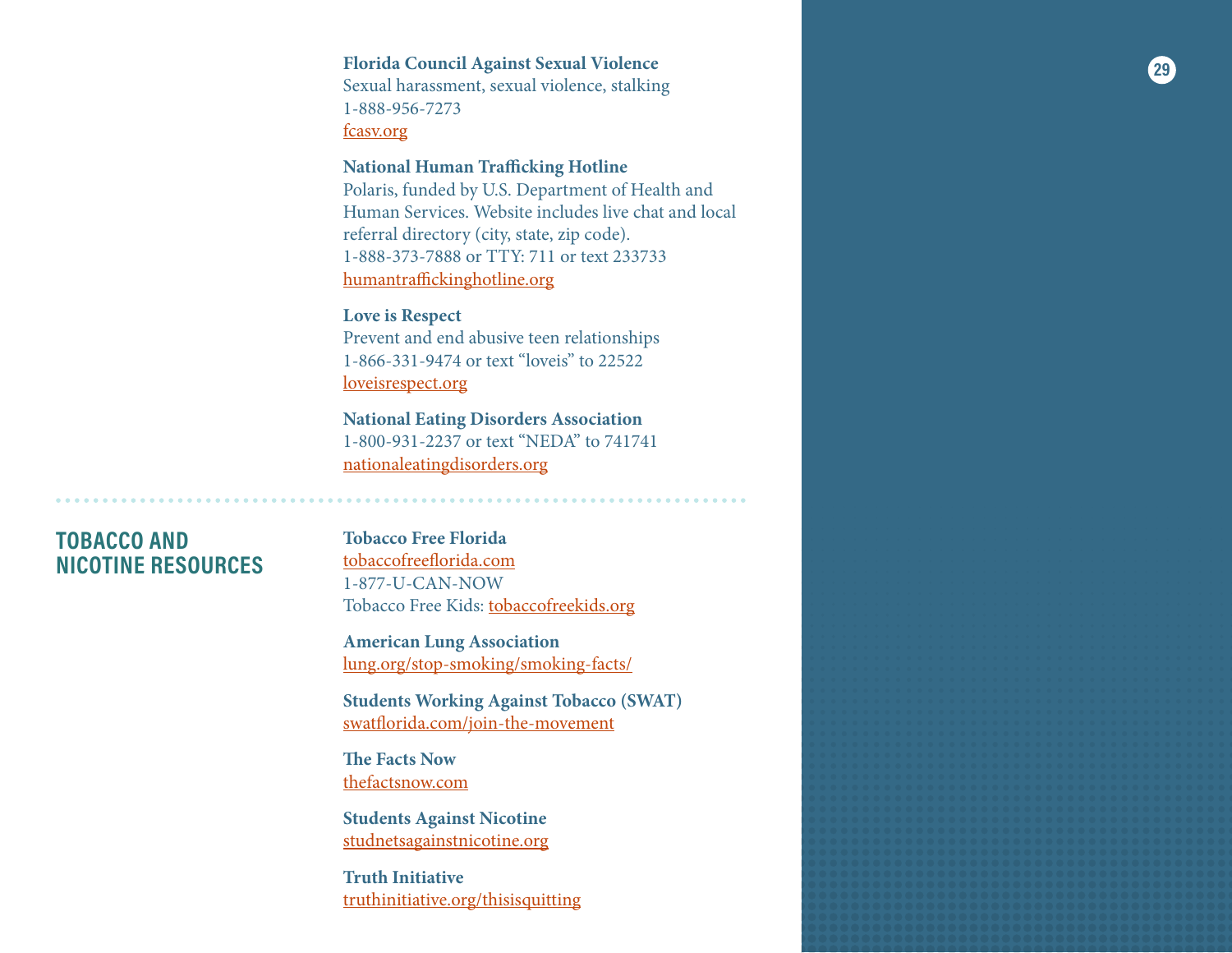#### **YOUTH SUBSTANCE USE DISORDER RESOURCES**

**National Institute of Health—National Institute of Drug Abuse on Drug Abuse for Teens**  [teens.drugabuse.gov](http://teens.drugabuse.gov)

**Substance Abuse and Mental Health Services Administration**  [samhsa.gov/find-help/national-helpline](http://samhsa.gov/find-help/national-helpline)

**CDC**  [cdc.gov/features/teen-substance-use/index.html](http://cdc.gov/features/teen-substance-use/index.html)

**Healthy Children-From American Academy of Pediatrics**  [healthychildren.org/English/ages-stages/teen/](http://healthychildren.org/English/ages-stages/teen/substance-abuse/Pages/default.aspx) [substance-abuse/Pages/default.aspx](http://healthychildren.org/English/ages-stages/teen/substance-abuse/Pages/default.aspx)

**Be Smart, Be Well**  Life-story videos, expert interviews, and in-depth articles on a variety of health topics, including addiction and drug safety. [besmartbewell.com/addiction/](http://besmartbewell.com/addiction/)

**Partnership for Drug-Free Kids**  Reduce substance abuse among adolescents by supporting families and engaging with teens. [drugfree.org](http://drugfree.org)

#### **SMART Recovery**

A leading self-empowering addiction recovery support group. The website provides resources for teens and youth support programs, meeting locations, and an online community. [smartrecovery.org/teens/](http://smartrecovery.org/teens/)

#### **Drug Rehab**

[drugrehab.com/addiction/drugs/crystal-meth/meth](http://drugrehab.com/addiction/drugs/crystal-meth/meth-vs-coke/)[vs-coke/](http://drugrehab.com/addiction/drugs/crystal-meth/meth-vs-coke/)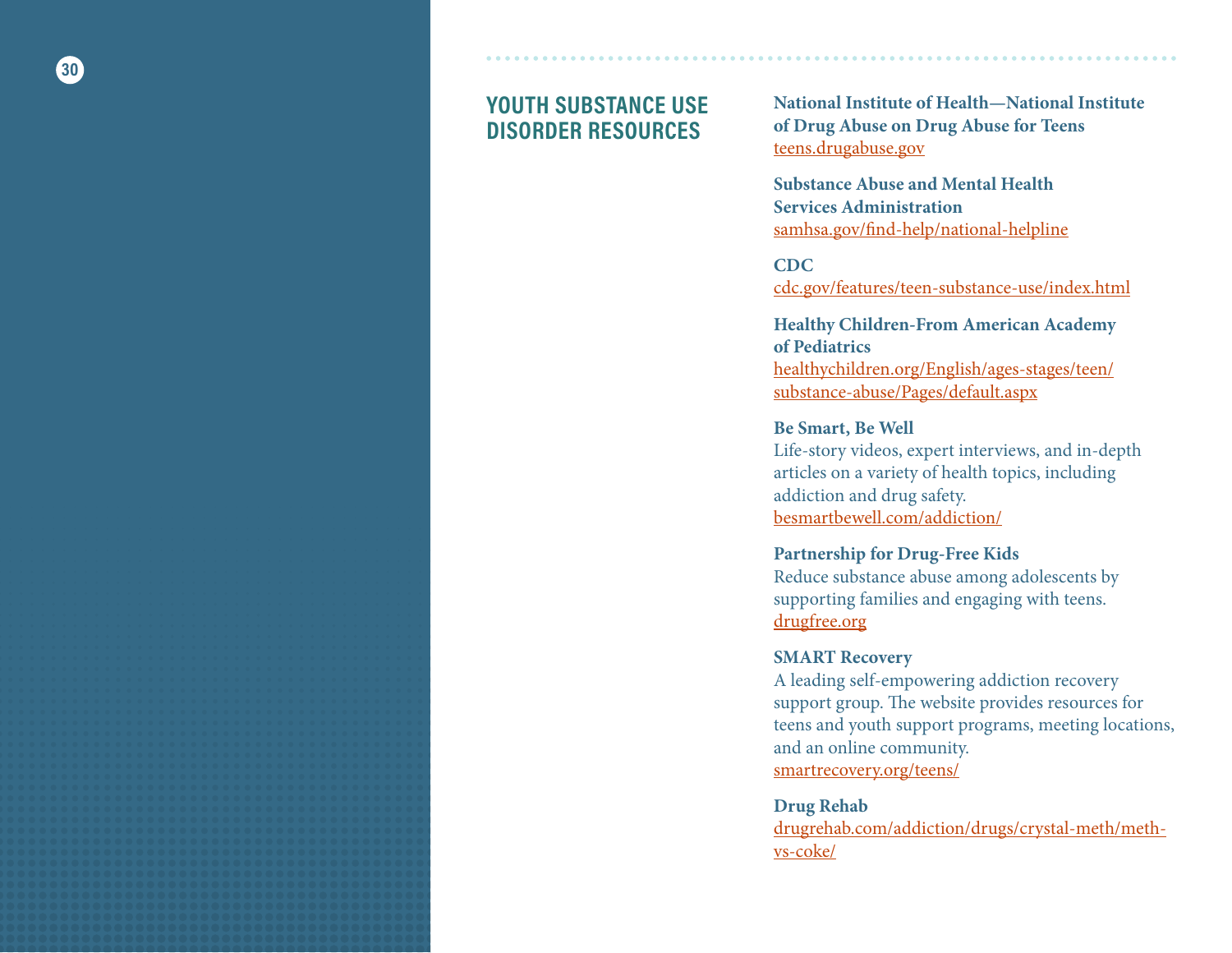**Kids Health**  [kidshealth.org/en/teens/drug-alcohol/?WT.ac=t-nav](http://kidshealth.org/en/teens/drug-alcohol/?WT.ac=t-nav-drug-alcohol#catdrugs)[drug-alcohol#catdrugs](http://kidshealth.org/en/teens/drug-alcohol/?WT.ac=t-nav-drug-alcohol#catdrugs)

**U.S. Drug Enforcement Administration**  [dea.gov/factsheets/ecstasy-or-mdma-also](https://www.dea.gov/factsheets/ecstasy-or-mdma-also-known-molly)[known-molly](https://www.dea.gov/factsheets/ecstasy-or-mdma-also-known-molly)

**Next Generation Village**  [nextgenerationvillage.com/drugs/hallucinogens/](http://nextgenerationvillage.com/drugs/hallucinogens/)

**U.S. Department of Health and Human Services**  [hhs.gov/opioids/](http://hhs.gov/opioids/)

**Addiction Center** [addictioncenter.com/opiates/](http://addictioncenter.com/opiates/)

**HELP LINES**

**211 Florida**  Call 211 for referral to treatment, counseling etc.

**Crisis Call Center**  1-800-273-8255 or text "ANSWER" to 839863 [crisiscallcenter.org](http://crisiscallcenter.org)

**Crisis Text Line**  Text "START" to 741-741 [crisistextline.org](http://crisistextline.org)

**Lifeline Crisis Chat**  Chat with crisis centers across the U.S. [crisischat.org](http://crisischat.org)

**National Suicide Prevention Lifeline**  1-800-273-TALK (8255) [suicidepreventionlifeline.org](http://suicidepreventionlifeline.org)

**SAMHSA's Helpline**  1-800-662-HELP (4357) [samhsa.gov/find-help/national-helpline](http://samhsa.gov/find-help/national-helpline)